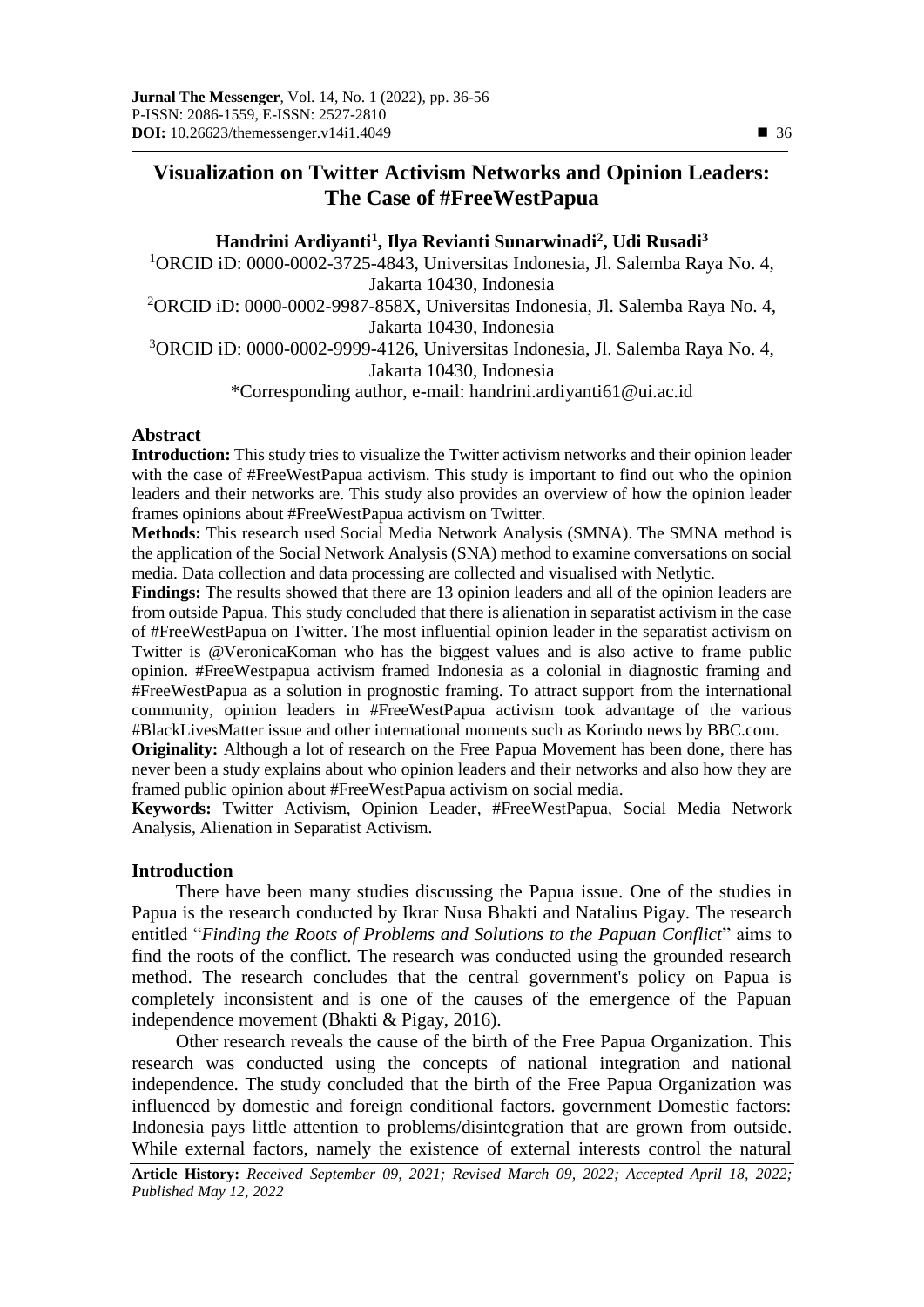resources of Irian Jaya/Papua (Ngatiyem, 2007).

Other research on the Papua issue proves the lack of communication between the central government and the leadership of the Papua province. Based on research using indepth interviews with the chairman and members of the Papuan DPR and The MPR Papua for the 2009-2014 period concluded that based on the perspective of the Papuan legislators, the central government only understood the issue of autonomy from the perspective of the central government or in the language of the Papuan legislators, it was only based on the point of view of Jakarta (Ardiyanti & Sudjono, 2020).

Another study was conducted using a post-positivist deductive paradigm by collecting qualitative data through interviews, documentary studies, and focus group discussions. Semi-structured interviews were conducted in two stages, namely in Jayapura with the local government, traditional leaders, religious leaders, and community leaders. The purpose of this study is to analyze conflict management that has been carried out by the government in an integrative way within the Collaborative Governance framework. The research method used is the Post-Positive deductive paradigm by collecting data through interviews, focus group discussions, and surveys on the implementation of the Special Autonomy Policy. The results of the research based on the integrative framework of the Collaborative Governance model show that the collaborative process of implementing the Special Autonomy policy has not been successful and is less effective (Anriani et al., 2021).

This research reveals that one of the causes of the emergence of West Papua's desire for independence is that the Papuan population is displaced and their land is confiscated to make way for mining exploration and Javanese transmigration. Another research finding revealed is the number of victims from the local population from the mid-1960s to 1985, amounting to approximately 150,000 people who died since the operation to suppress the Free Papua movement (Gault-Williams, 1987).

Another study revealed the same thing using the ethnographic method. The migration of the Javanese to Papuan lands is thought to have caused West Papua to have become a sort of anthropological 'no man's land caught between very different ethnographic traditions (see Rutherford, 2010). Papuan hunting culture is relegated to the forest, on the other hand, Indonesians tend to be attracted--*slametan* and *gamelan*-- to the bright light of the Kraton tradition, which to some extent has been taken over by the state. Even myths about the sexual practices of cannibal women are widely circulated to promote the interests of the state, giving rise to a certain 'primitive' image. These 'lost tribes' reportedly live in remote areas of the province. However, on closer inspection, the state has designated these areas for development. These rumours gave reasons to take local land. Papuan culture which is framed as a 'primitive' culture is framed as a general medium for the expression of state power (Jolly, 1997). Representing the mythical West Papuan women like prostitutes with HIV/AIDS is the legitimacy of the state claiming legitimacy for its violence against women while trying to hide the violence on the grounds of development (Kirsch, 2002).

Another object study on the Papua issues is *Organisasi Papua Merdeka*/Free Papua Organization (OPM). OPM was founded by The Loedwik Mandatjan brothers on June 26, 1965. The main goal of the OPM was to liberate the country from foreign domination, as a history of their ongoing struggle. Then the OPM under the command of Ferry Awom carried out the first military rebellion that took place in Manokwari in 1965. The OPM was born as a response not only to the injustice of the socio-political system created by the colonial powers of Indonesia but also to the policy of denial adopted by the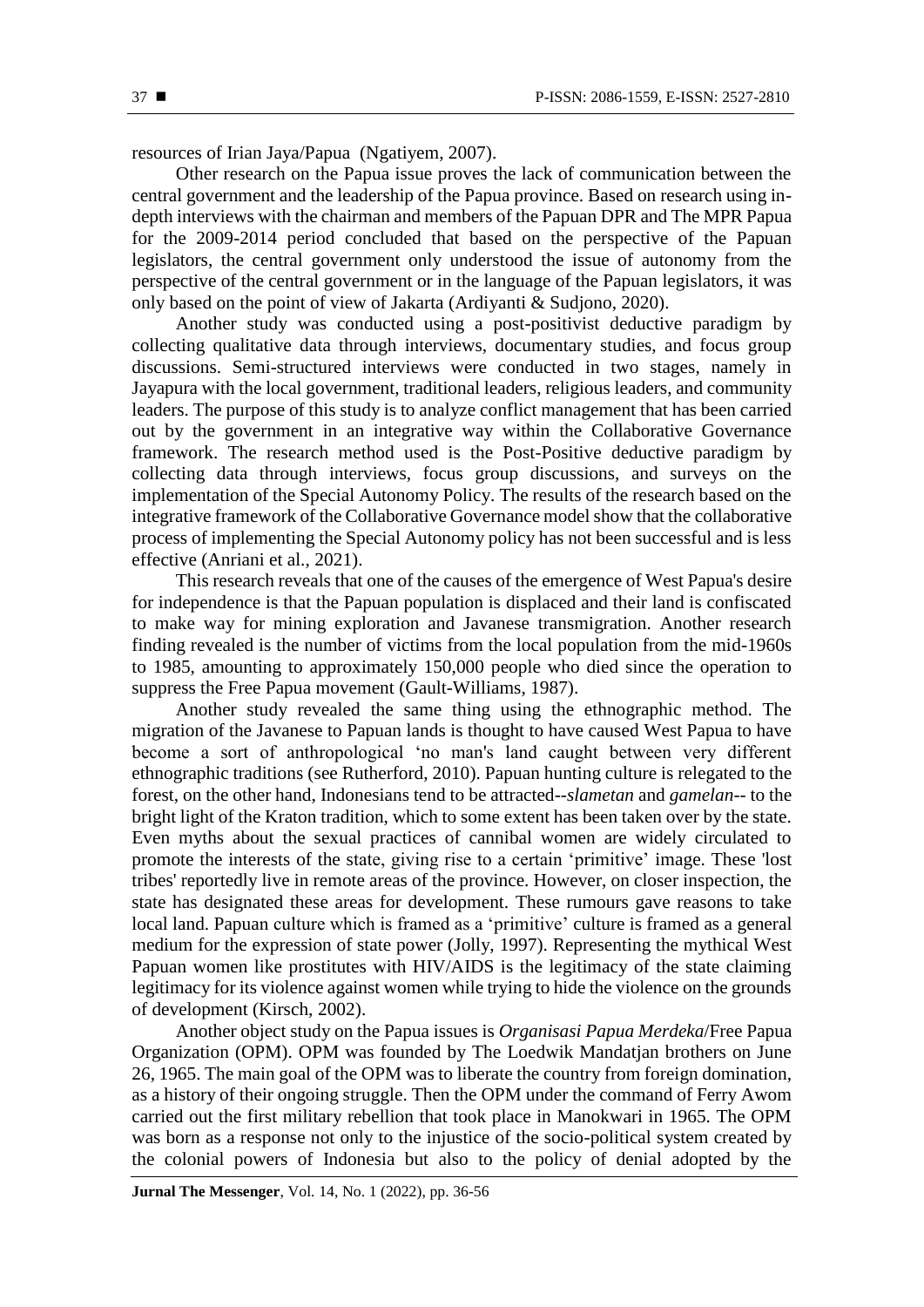international community in the 1960s (Otto Ondawame, 2000).

Studies with OPM objects include the study about the change in the naming of OPM from a separatist to a terrorist from a human rights perspective. This research is analytical with an explanatory approach that explains the reasons behind the policy taken by the Indonesian government to change the status of OPM to a terrorist organization. The findings of this study can be illustrated that the Indonesian government's policy to change the status of the OPM to a terrorist organization is motivated by several reasons, including OPM has fulfilled the definitive requirements as a terrorist; expanding the space for the Indonesian government to address OPM, including facilitating the tracking and blocking of funding for the OPM movement; Obtain legitimacy from any efforts or steps taken to deal with OPM; Using the "war on terror" norm to reduce the perception of human rights violations committed by the Indonesian government (Kusuma et al., 2021).

Another study seeks to find out how the existence of the OPM is in the 2019 vertical conflict. This study aims to explain how the conditions of vertical conflict between the Indonesian government and the OPM, the existence of the OPM in 2019 and how the International World View of Indonesia is about Indonesia's policies towards the OPM and Papua. The method used in this research is a literature study with heuristic steps, source criticism, and interpretation. The results of the study indicate that this Vertical Conflict occurs because of historical factors in the struggle of the nation, Politics, Social, and Indonesia's policy towards Papua. Starting from the case of racism against Papuan students in Surabaya, on August 16, 2019, finally, there were many riots in Papua. Several people were killed and injured in various areas, such as in Deiyai, Manokwari, Jayapura, Sorong, Timika, and Fakfak. Pro-Independence Papuans raise the Morning Star Flag which is the symbol of the OPM and demand independence from Indonesia (Nufus et al., 2020).

The rapid development of social media has influenced studies on the Free Papua Movement, including giving rise to studies on the use of Facebook for movement campaign media (Nurmandi et al., 2018)**.** The Internet including Facebook and Twitter plays an important role in terms of early mobilization/warning and self-representation, in terms of organizing struggles, but also in sustaining action and maintaining relations between activists and their sympathizers (Cammaerts, 2007). The study was encouraged by studies related to the use of Twitter by the ISIS movement. The study on ISIS concluded that ISIS has an effective communication strategy by using social media as a medium to spread propaganda. Tweets on Twitter related to ISIS, including support for ISIS and its leaders (Al-Rawi & Groshek, 2018).

Although a lot of research on the Free Papua Movement has been done, there is no research on the opinion leaders and their networks and how they frame Free Papua Movement on social media. From previous research which discusses the internationalization of the independent Papuan movement by utilizing social media known there are many hashtags used such as #WeeBleedBlackandRed, #IamNesia, #IamNESIAnotINDONESIA, #INDOnotNESIA, #WP3MSG, #WestPapuaIsMelanesia, and #IStandUpMSG4ULMWP. The utilization of social media is not only used as a means to carry out campaigns proactively as a medium to provide information about the movement but is also used as a tool to socialize the movement and mobilize activists and be interested and participate in the movement (Titifanue et al., 2016). Then, #PapuanLivesMatter hashtags were first associated with the hashtag #Blacklivematter by Veronica Koman after the riots related to Papua in August 2019 (Tryasari, 2020).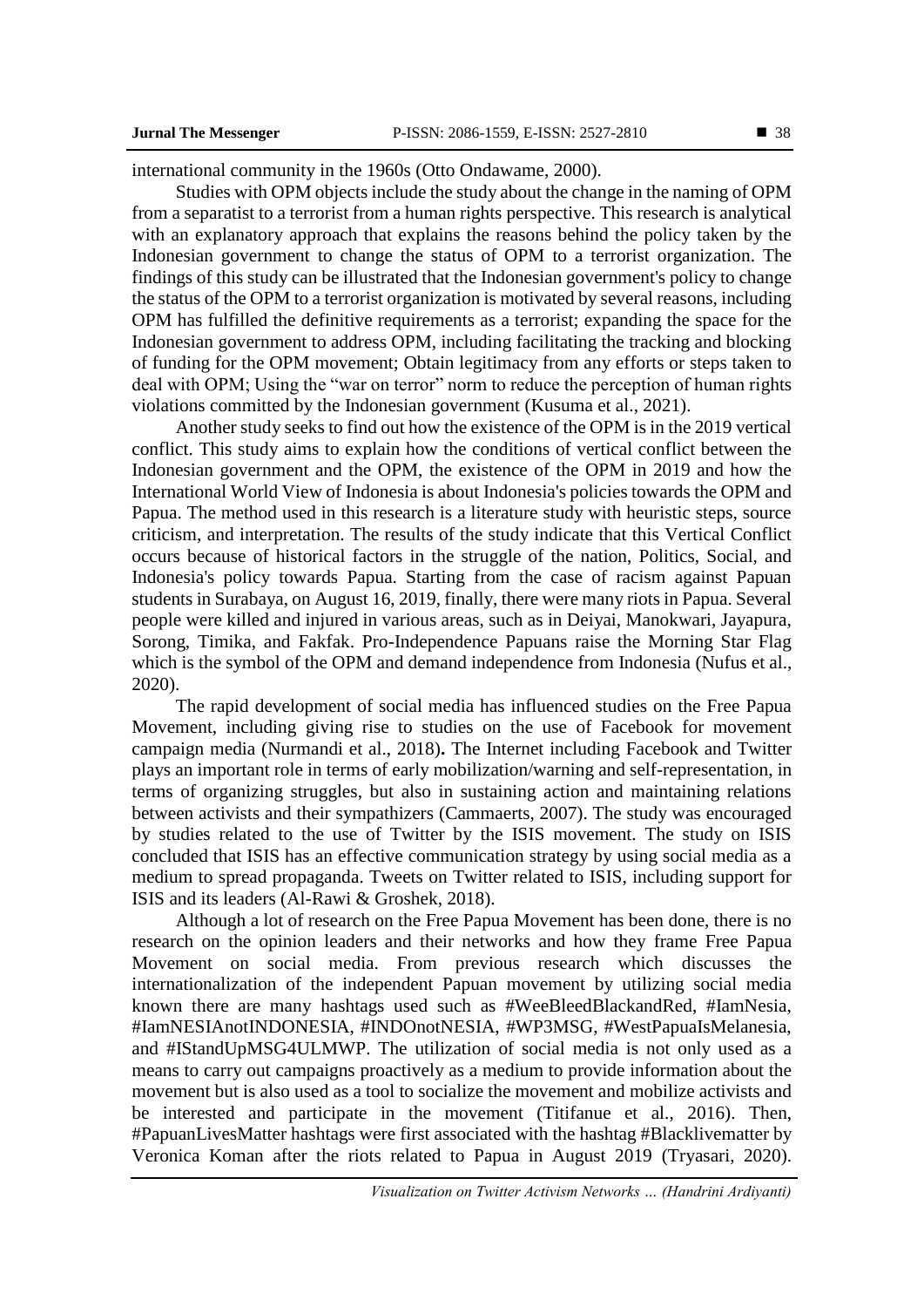However, among all these hashtags, the hashtag #FreeWestpapua is always used by the Social Movement Organization (SMO) @FreeWestPapua in campaigning for Papuan independence (Nasution & Wiranto, 2020). Therefore, this study used Social Media Networks Analysis (SMNA) to predict opinion leaders in #FreeWestPapua activism on Twitter and visualize their networks with Netlytic and also to analyse how opinion leaders influence the #FreeWestPapua activism on Twitter.

Twitter have both a direct and mediated effect on public opinion. Gaisbauer's study shows how opinion groups on the platform primarily shape public opinion on Twitter. Using the Saxon state elections and violent riots in the city of Leipzig in 2019 as a case and used networks as a mathematical abstraction to represent two types of interaction in the data set: retweets and replies, Gaisbauer, Pournaki, Banisch and Olbrich show that in both cases, two different opinion groups have an unequal impact on public opinion (Gaisbauer et al., 2021).

Another study discovered that public opinion on Twitter often evolves rapidly and levels off quickly into an ordered state in which one opinion remains dominant (Xiong & Liu, 2014). Through the hashtags on the actors and SMO of social movement framing the movement on Twitter so that it can build public opinion following the movement's goals. The actors and social media optimization related to social movement frame issues such that the public has the same opinions (Xu et al., 2014). Another study conducted by Simon Lindgrenproved that Libyan activists used social media to share ideas and develop tactics, into becoming a true revolution (2013).

This research used the concept of opinion leaders, framing theory from Snow and Benford and the concept of 'connective action' to analyse the data. Opinion leaders are the most influential group in social systems (Nunes et al., 2018). In this study's context of social movements on Twitter or digital activism, opinion leaders are influential actors in each cluster in the networks. The main factor influencing public opinion is how framing can help people understand issues initiated by the movement. In social movements, the idea of framing focuses on the meaning associated with relevant events, activities, places, and actors (Moy & Bosch, 2013).

Framing theory is used to analyse in this study conducted by Snow and Benford. Framing identified three main task frames: diagnostic, prognostic, and motivational framing. Diagnosis framing addresses the problem of consensus mobilization by diagnosing some event or aspect of social life or responsibility. Prognostic framing primarily addresses the previously mentioned problem of action mobilization by stipulating specific remedies or solutions and the general means or tactics for achieving these objectives. Motivational framing entails the construction of vocabularies of motive (Benford & Snow, 2000; Snow & Byrd, 2007).

This study uses the concept of 'connective action'. According to Bennett and Segerberg, there are three types of large-scale action networks exist self-organizing networks, organizationally enabled networks, and organizationally brokered networks. There is little or no coordination of actions in self-organizing networks, large-scale personal access to multilayered technology, communication content centred on an emerging and inclusive framework of personal action, and expression shared through social networks. There is loose organizational coordination of action and communication centres in organizationally enabled networks with the framework of inclusive person frames. Although organizationally brokered networks have strong coordination, SMO manages participation and has coalitions with different bridges through brokerage with high-resource organizations. Three main points characterize the connective action. *First*,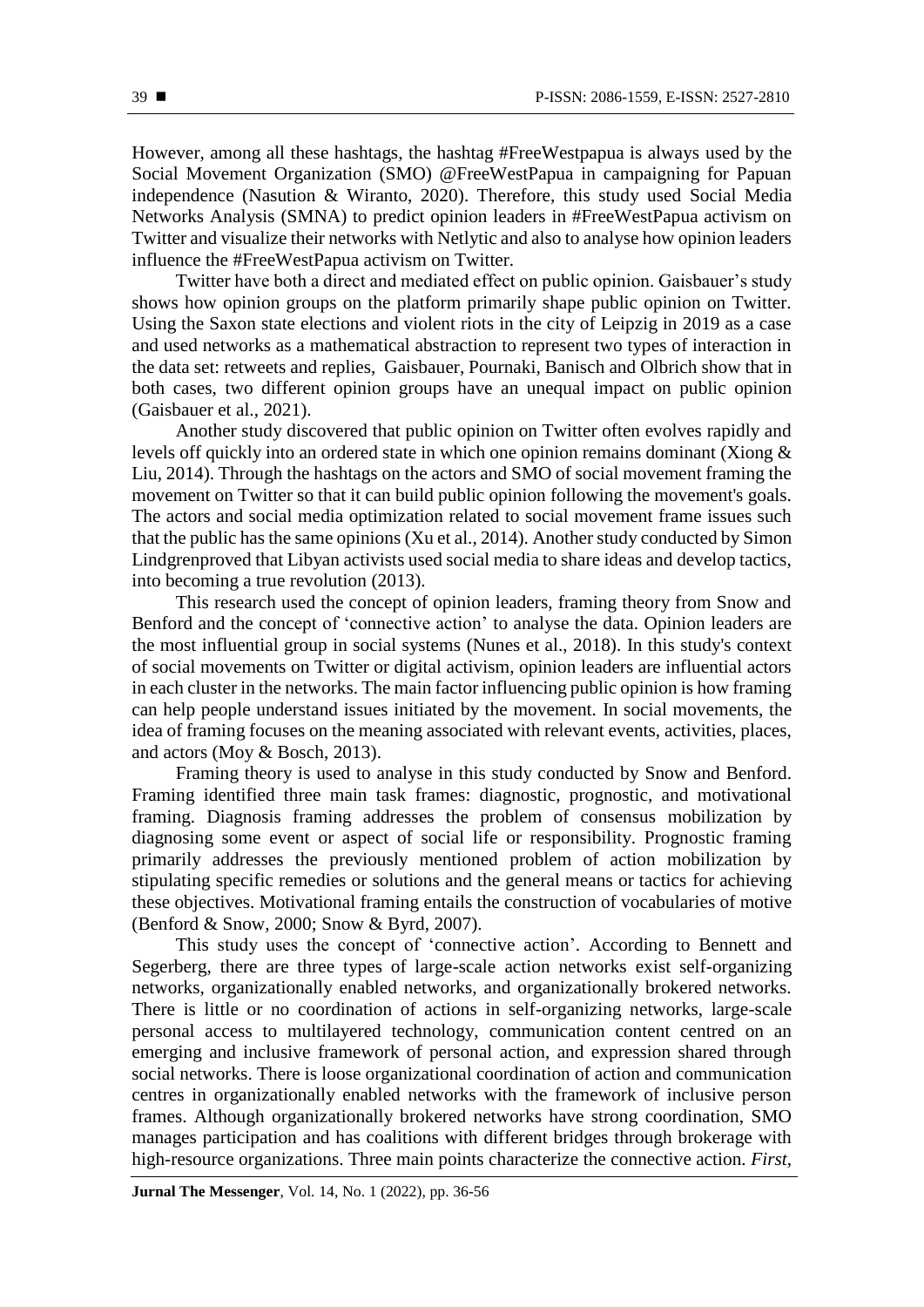individuals do not need to commit to certain groups in political participation in cyberspace. Participation can be done without the hassle of being a member. the incentive is satisfaction when he expresses himself in the stream of social networks. In cyberspace, political activism is fluid, flexible, and non-binding because it is carried out personally, but is connected by a shared concern for certain issues. These actions are generally only united by anxiety and partiality to certain figures or issues, which are spread through social networks. Participation is spread by word of mouth, or viral from one media account to another, not through a centralized coordination channel. *Second*, political participation is more like individual personal expression than group action in digital media. The circulation of hashtags becomes a common frame as a marker of an issue, but the meaning can be different for each person. Through this frame, we can be connected, even though the narratives, views, and meanings given can be very personal, according to the aspirations, hopes, complaints, beliefs, and lifestyles of each. *Third,* communication networks become the core of organizations in the digital space, replacing the roles of leadership and membership hierarchies. Media is not only a channel but also provides a structure in the form of an algorithm to shape public perception and opinion (Bennett  $\&$ Segerberg, 2012).

#### **Methods**

This research uses Social Media Network Analysis (SMNA). According to Eriyanto, SMNA is a method used to map structures and actors in networks on social media. In principle, the SMNA method is essentially similar to SNA, only in SMNA, the network structure and the mapped actors are on social media (Eriyanto, 2021). The data in this research was collected from Twitter using Netlytic with the hashtags #FreeWestPapua, #WestPapua, and #PapuanLivesMatter from November 11, 2020, to January 19, 2021. Twitter was chosen as the object of study in this research because of the dominance of the use of Twitter as a channel to communicate ideas and ideas in the movement when compared to Facebook, for example, the nature of the Twitter platform which is more open to activism or social movements (Buente, & Robbin, 2008). Based on research conducted by Jen Schradie, movements made on Twitter have more varied levels of engagement based on social class than on other platforms (Schradie, 2018). In addition, the selection is also based on the thinking of Gerlitz and Rieder, Twitter has been considered a functional equivalent to the public square, while Facebook has been seen as a 'walled garden' or walled garden (Gerlitz, C., & Rieder, 2018). Another reason why choose Twitter is, that several movements that use Twitter have been proven to be able to take action on the streets. Like postings on Twitter with the hashtag #jan25, it became *"WAAKS of the Twitter world"* and exploded after the internet was blocked in Egypt (Gerbaudo, 2012).

Netlytic is is a cloud-based tool for collecting and analyzing data from social media (Gruzd et al., 2016). In 2006 Netlytic was used to analyze a large archive of bulletin board posts of online courses collected over several years (Haythornthwaite & Gruzd, 2008). Then Netlytic was developed to perform big data analysis as used to analyze Twitter Usage During the Euromaidan Revolution 2014 in Ukraine (Gruzd et al., 2017). Based on observations, the three hashtags are the most used in the #FreeWestpapua activism, there are #FreeWestPapua, #Westpapua and #PapuanLivesMatter. That's why this study use that three hashtags to collect the data. Data collect start on November 11, 2020, because on November 10, 2020, the song *"Tanah Papua"* was officially registered with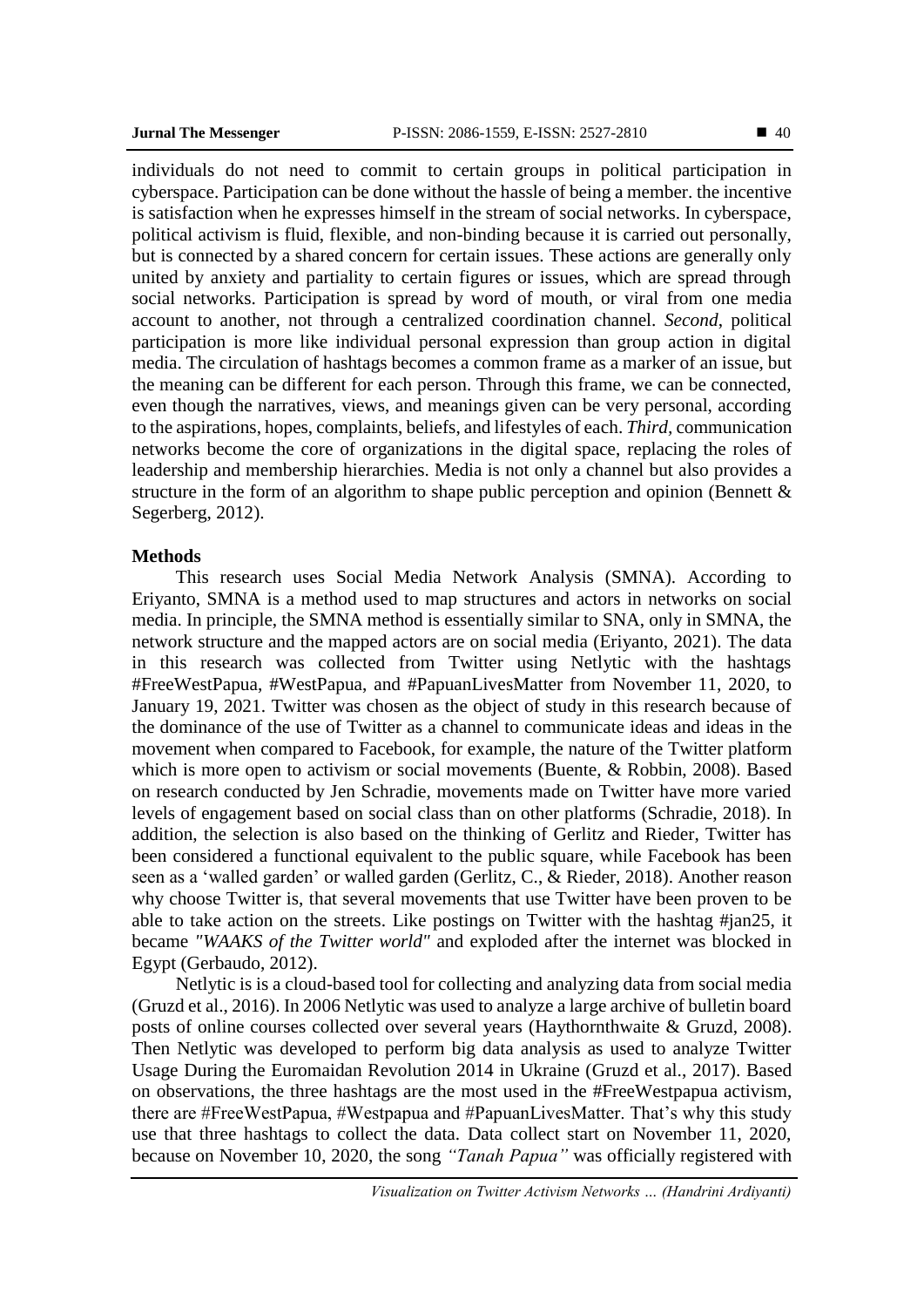the Ministry of Law and Human Rights as a communal intellectual property belonging to the Government of West Papua Province (Republika.co.id, 2020). January 19, 2021, was selected become the last day of data collection because the consultation meeting between the DPR RI leaders and faction leaders on this day decided to form a special committee for the second amendment bill to Law No. 21 of 2001 about Special Autonomy for Papua Province (Merdeka.com, 2021).

By using Netlytic, research questions about opinion leaders, a network of opinion leaders and how opinion leaders frame a public opinion about the movement can be analyzed (Elo & Kyngäs, 2008; Gruzd et al., 2016). Netlytic was chosen to visualize opinion leaders and their networks and understand their discussion with the text analysis function in Netlytic. Opinion leader's networks in this study were visualised with the Fruchterman-Reingold model. This model is selected because it is an SMNA display that uses an algorithm database. Another reason why this study uses the Fruchterman-Reingold model is that model suitable for depicting networks with less than 1000 nodes (Fruchterman & Reingold, 1991). In this visualization, the node presented Twitter users even individuals or organizations. The connections between these nodes, also known as ties or edges, depict users' interactions such as replying, retweeting, or mentioning.

#### **Results**

To find out opinion leaders on the #FreeWestPapua activism and their networks, this study visualized the #FreeWestPapua activism networks on Twitter with the chain total degree networks using Netlytic. A chain network is formed when one account mentions another account (Who mentions Whom). The total degree network is the calculation of the in-degree network, which is the network that shows the account that is most often referred to as another account, and the out-degree network, which is the network that shows the most active account mentioning other accounts as follows:



Figure 1. #FreeWestPapua Activism Networks based on SMNA visualization (November 11, 2020–January 19, 2021) (source:

netlytic.org/network/sigma.php?c=QbnwbUJ7XnN9DPh7&viz=2&datatype=twitter)

Figure 1 known that the #FreeWestPapua activism networks have five big clusters, which are represented by one colour. The *first* cluster is formed with the @Amiryogi account as the centre or as an opinion leader. The *second* cluster is formed with the account @coolrunning2009, @nicolasnicola22, @vanesafiji, @katamoci, and @geomaticsfeed as opinion leaders. The *third* cluster is composed of ties with @TapolUK and @VeronicaKoman as opinion leaders. The *fourth* cluster is composed of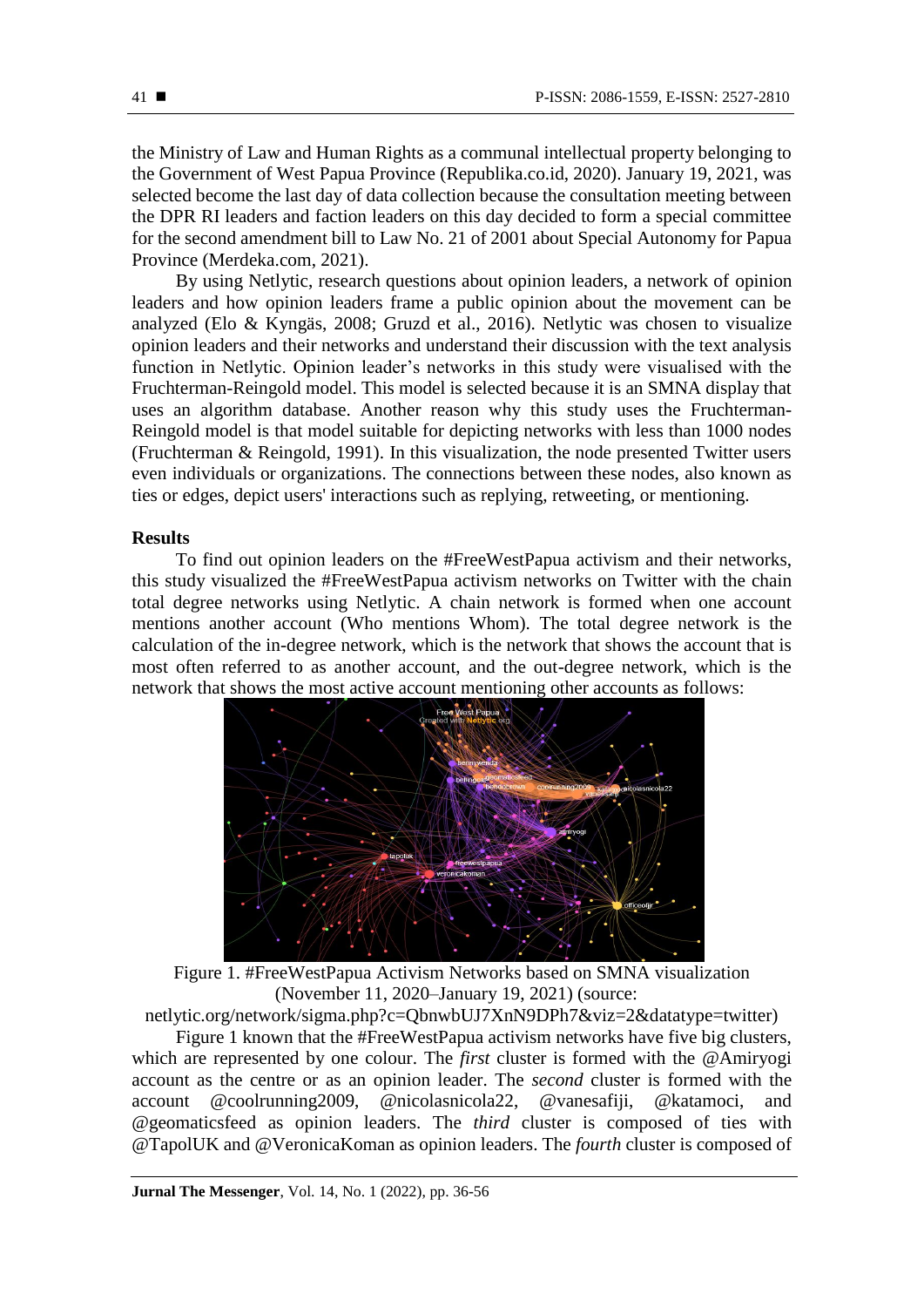ties with @officeofJJR as an opinion leader. The *fifth* cluster is composed of ties to @freewestpapua as an opinion leader. Based on visualization data, there are 1367 ties created from conversations in the #FreeWestPapua activism campaign on Twitter: Table 1. Network Properties

| Data     |  |  |  |  |  |  |  |
|----------|--|--|--|--|--|--|--|
| 173      |  |  |  |  |  |  |  |
| 1367     |  |  |  |  |  |  |  |
| 8        |  |  |  |  |  |  |  |
| 0.008772 |  |  |  |  |  |  |  |
| 0.005642 |  |  |  |  |  |  |  |
| 0.102500 |  |  |  |  |  |  |  |
| 0.458800 |  |  |  |  |  |  |  |
|          |  |  |  |  |  |  |  |

Note: This table shows network properties based on SMNA with Netlytic

Table 1 known that the network properties of #FreeWestPapua activism known that the diameter is 8. That is, the longest distance between two network participants is eight edges. The density in the #FreeWestPapua network is 0.008772. Therefore, the proportion of the existing ties to the total number of possible ties in a network is 0.008772. This measure helps illustrate how close participants are within a network. Reciprocity in the #FreeWestPapua network is 0.005642. Reciprocity shows two-way communication or reciprocal ties concerning the total number of the existing ties. Centralization in this network is 0.102500. The modularity of this network is 0.458800.

From the visualization of the #FreeWestPapua activism network known thirteen opinion leaders have different levels of influence. The level of influence of each opinion leader can be seen from the total degree value, in-degree value, and out-degree value. The in-degree value indicates the number of times the account was referred to by another account. The out-degree value indicates the number of times the account mentioned another account. The total degree is the sum of the out-and in-degree values. If the total degree number is higher, the opinion leader becomes the strongest influencer in the activism network as shown in Table 2:

| (10001100111, 20200011001) |                  |                |           |              |        |        |          |  |  |
|----------------------------|------------------|----------------|-----------|--------------|--------|--------|----------|--|--|
| N <sub>o</sub>             | User_id          | Cluster        | Location  | User         | Total  | In-    | Out-     |  |  |
|                            |                  |                |           | Category     | Degree | Degree | Degree   |  |  |
| 1.                         | @bennywenda      |                | <b>UK</b> | Organization | 30     | 26     | 4        |  |  |
| 2.                         | @amiryogi        |                | Malaya    | Personal     | 63     | 0      | 63       |  |  |
| 3.                         | @bellingcat      |                | <b>UK</b> | Organization | 32     | 32     | $\Omega$ |  |  |
| 4.                         | @BenDoBrown      | 1              | <b>UK</b> | Personal     | 32     | 32     | $\Omega$ |  |  |
| 5.                         | @coolrunning2009 | $\overline{2}$ | Australia | Organization | 54     | 32     | 48       |  |  |
| 6.                         | @nicolasnicola22 | $\overline{2}$ | Australia | Personal     | 56     | 6      | 55       |  |  |
| 7.                         | @vanesafiji      | 3              | <b>UK</b> | Personal     | 62     |        | 56       |  |  |
| 8.                         | @katamoci        | 3              | Norway    | Personal     | 52     | 6      | 52       |  |  |
| 9.                         | @geomaticsfeed   | 3              | Automatic | Organization | 50     | 0      | 50       |  |  |
| 10.                        | @tapoluk         | 4              | London    | Organization | 31     | 0      |          |  |  |
| 11.                        | @VeronicaKoman   | 4              | Australia | Personal     | 46     | 46     |          |  |  |
| 12.                        | @officeofJJR     | 5              | Ghana     | Personal     | 46     | 46     |          |  |  |
| 13.                        | @freewestpapua   | 6              |           | Organization | 26     | 20     | 6        |  |  |
|                            |                  |                |           |              |        |        |          |  |  |

Table 2. Opinion Leaders in #FreeWestPapua Activism (November 11, 2020–January 19, 2021)

*Visualization on Twitter Activism Networks … (Handrini Ardiyanti)*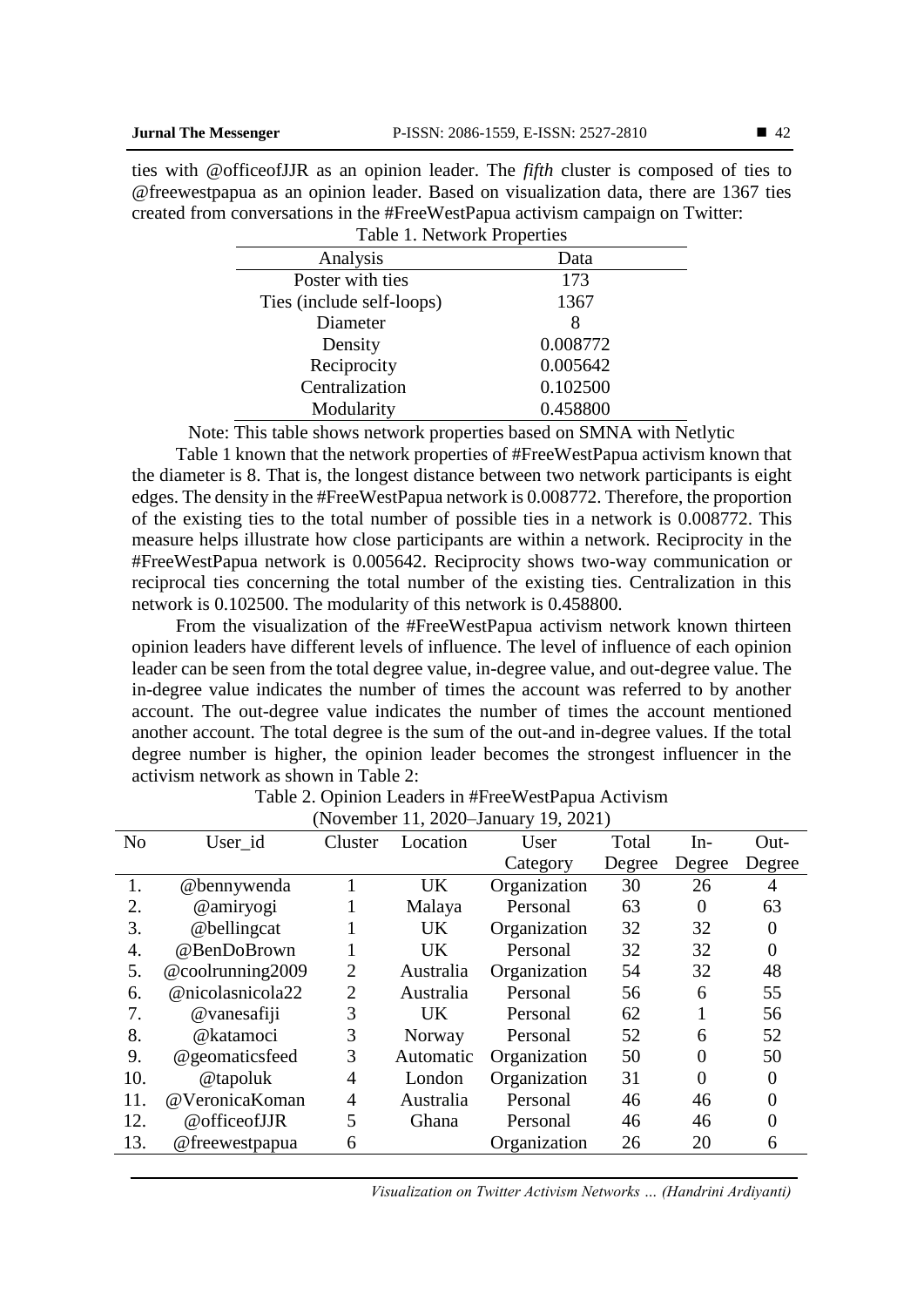| West                                                                            |
|---------------------------------------------------------------------------------|
| Papua                                                                           |
| Note: This table describes Opinion Leaders in #FreeWestPapua Activism and their |

values based on SMNA with Netlytic

Table 2 shows that opinion leaders which have big in-degree values are: @VeronicaKoman and @officeofJJR with the same values which are 46 in-degree values. And then @bellingcat, @BendoBrown and @coolrunning2009 which have 32 in-degree values. Other opinion leaders which have big in-degree values are @bennywenda with 26 in-degree values and @FreeWestpapua with 20 in-degree values. Opinion leaders which have the highest out-degree values are @amiryogi with 63 out-degree @vanessafiji with 56 out-degree values and 6 in-degree values and @nicolasnicola with 55 out-degree values.

Another finding in this research is, opinion leaders in #FreeWestPapua activism can be separated into two: *first*, opinion leaders who are mentioned by other opinion leaders in Tweets campaigning for support for #FreeWestPapua activism. *Second*, opinion leaders actively mention other opinion leaders in their tweets (see Figure 2).





From Figure 2, it can be seen: that @VeronicaKoman and @officejjr (46 times mentioned), the other accounts that have been mentioned the most in a row are @bellingcat (32 times mentioned), @bendobrown (32 times mentioned), @tapoluk (31 times mentioned), @bennywenda (25 times), @freewestpapua (20 times), @pangmedia (11 times), @youngsolwarap (11 times), @niewsch (11 times). However, although @VeronicaKoman and @officeofjjr have the same 46 in-degree values, @officeofjjr has mentioned 46 times because @BennyWenda sending deepest condolences to the people of Ghana following the passing of former President Jerry John Rawlings as follows: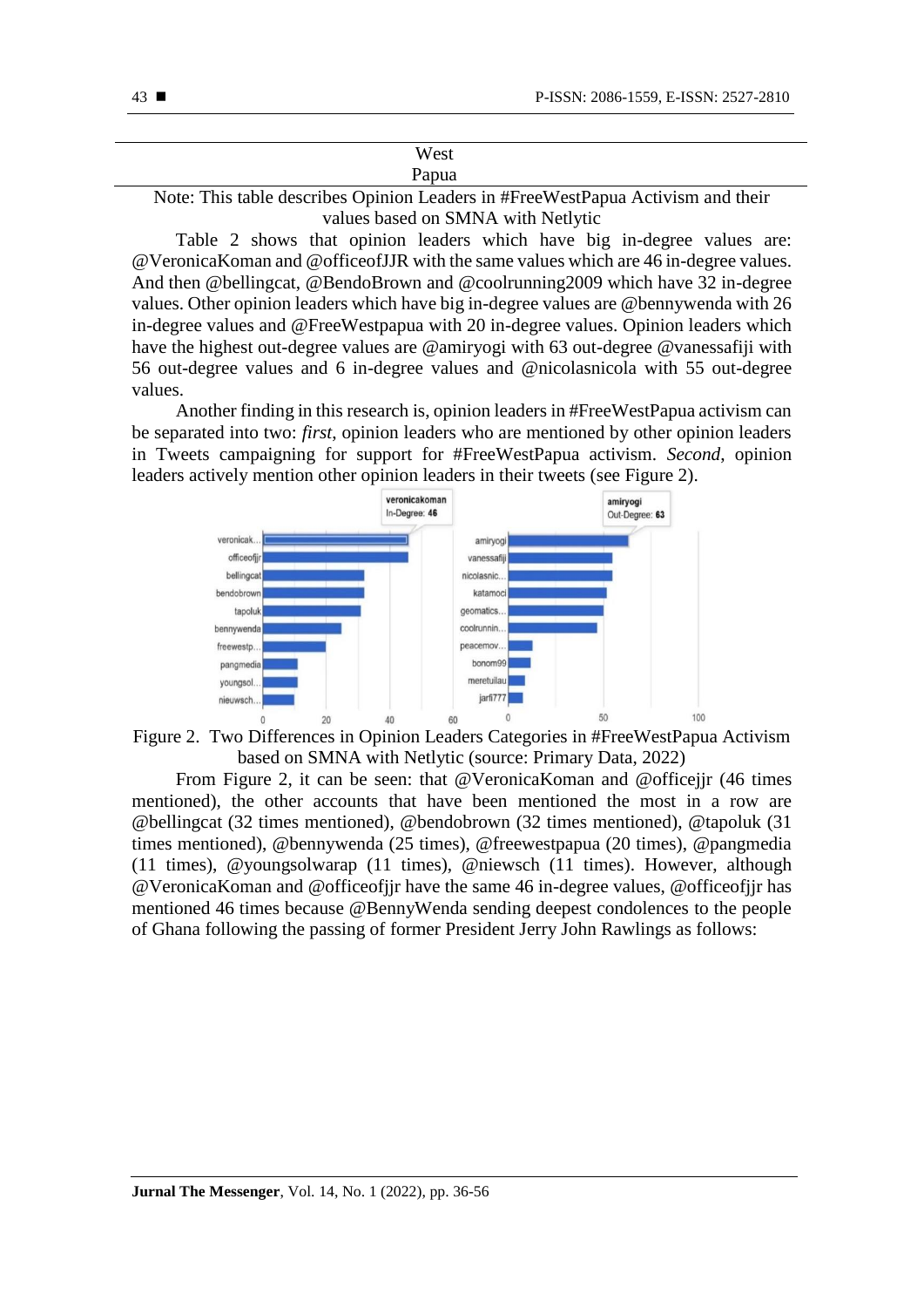

Figure 3. @BennyWenda's Tweet mentioning that the President of Ghana (@OfficeofJJR)'s support for #FreeWestPapua (source: twitter.com/BennyWenda/status/1328313606451175426/photo/1)

Figure 3 shows that @BennyWenda's Tweet which is mentioned @OfficeofJJR and writes that *"President Rawlings was a strong #FreeWestPapua supporter & told me "Keep fighting!""* has been retweeted 56 times. Meanwhile, @VeronicaKoman has mentioned by the @FreeWestPapua on November 17, 2020 tweet, as shown in the following image:



Figure 4. @VeronicaKoman has mentioned by the @FreeWestPapua on November 17, 2020 tweet (source: twitter.com/FreeWestPapua/status/1328394305975758849)

Figure 4 shows that the tweet by @FreeWestPapua mentioned @VeronicaKoman, and has been retweeted 41 times. The status of the @FreeWestPapua account wrote the status *"Human rights organization @TapolUK in collaboration with @VeronicaKoman has published an extensive report on the 2019 #WestPapua Uprising, supplemented with a short video."* The upload is accompanied by a report link and a video containing a summary of reports of events related to the riots that occurred in Papua. The report was written by the human rights organization @TapolUK in collaboration with @VeronicaKoman. The report is referred to as an extensive report containing the 2019 #WestPapua riots. The video included in the upload is a summary of the report uploaded on the website [https://www.tapol.org/.](https://www.tapol.org/) The video opens with the impression that there is a crowd of people and a military apparatus is seen and a sound is heard shouting *"Hey monkey, come out. Ape!*" The video clip is accompanied by a written translation in English *"Hey monkey, come out! Monkeys!"* In the next crowd, a voice shouted, *"Get rid of Papua. Jancuk! Get rid of Papua right now."* Along with the shout, there was an inscription in English, *"Kick out, kick out Papua, Bastards! Kick out Papua right now!"* The broadcast continues with a crowd of Papuans and an orator shouting *"Free Papua!*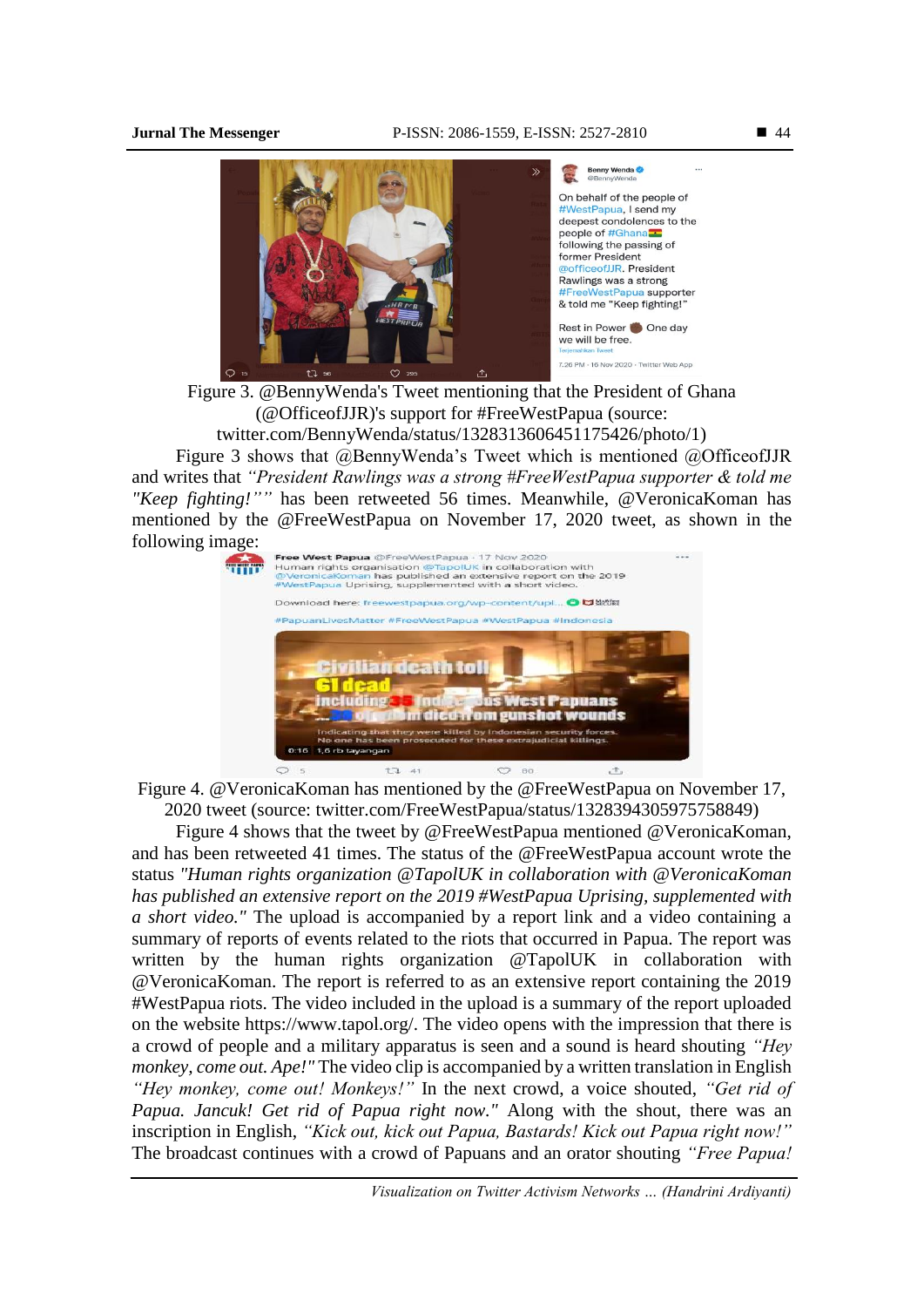*Referendum! Yes!"* The narration and video footage provide a frame for racism and the demand for a referendum.

In @VeronicaKoman's Tweet, she revealed the chronology of the riots that occurred in Papua. The trigger for the incident in Manokwari, West Papua on August 19, 2019, according to Veronika Koman, was a series of racist incidents against West Papuan students in several cities on the island of Java, namely: *first*, in Malang on August 15 2019. *Second*, a more significant incident occurred in Surabaya on August 16-17, 2019. Tensions were heightened when an incident occurred in Semarang on August 18, 2019. One of the factors that these incidents have in common is that the persecution contained threats to expel West Papuan students. What hurts the hearts of West Papuans the most is felt more deeply by the use of the racist word *"monkey"*. A number of these events then triggered large-scale demonstrations in West Papua. The demonstrators carried posters containing among other things the statement that *"Monkeys in West Papua can no longer live with humans in Indonesia"* as well as demands for self-determination. Selfdetermination is seen as the solution to ending racism once and for all. The protesters against racism carried various posters that read *"monkeys fight"*, wore monkey face masks, and were carried monkey posters at every protest.

According to Veronica Koman's Tweet, the incident in Fakfak on August 21 2019, the third day of the Rebellion was important. Because for the first time the Morning Star flag was hoisted in a public building. On that first day, the flag was hoisted on the flagpole of the Papuan Customary Council (DAP) in Fakfak. The flag was flown by the protesters, not by the DAP leader. The flag hoisting was witnessed by hundreds of people. Human rights activists are monitoring the event closely as they believe it will provoke a crackdown by the security forces. The military and police did not react to the raising of the flag, but a few hours later a militia group called the *Barisan Merah Putih*/Red and White Line (BMP) arrived and set fire to the office under the supervision of the security forces. Video footage shows Indonesian police and military directing militias to attack West Papuan protesters.

Based on data shown that @VeronicaKoman is active to frame a public opinion about #FreeWestPapua activism. The diagnostic framing from @VeronicaKoman centred on three issues. *First*, @VeronicaKoman frame for human rights violations by the Indonesian government. To encourage collective action, diagnostic frames often reveal events that are considered an 'injustice' over and over again. Diagnostic framing strategy by revealing events framed as an 'injustice' on tweet by @VeronicaKoman: *"20-21/11/20 Puncak, West Papua A primary schoolboy, 3 high-school boys, and a man were shot by the Indonesian military and police in a fresh operation over two days. The dead bodies were found yesterday. A lone survivor tested that the shooters were Indonesian security forces."*

In his upload, the account @VeronicaKoman wrote that on November 20-21, 2020, in Puncak, West Papua, there was a shooting of an elementary school child, 3 high school children, and a man carried out by the Indonesian military and police in an operation that has only lasted for two days. The body was found yesterday. The only survivors testified that the shooters were Indonesian security forces.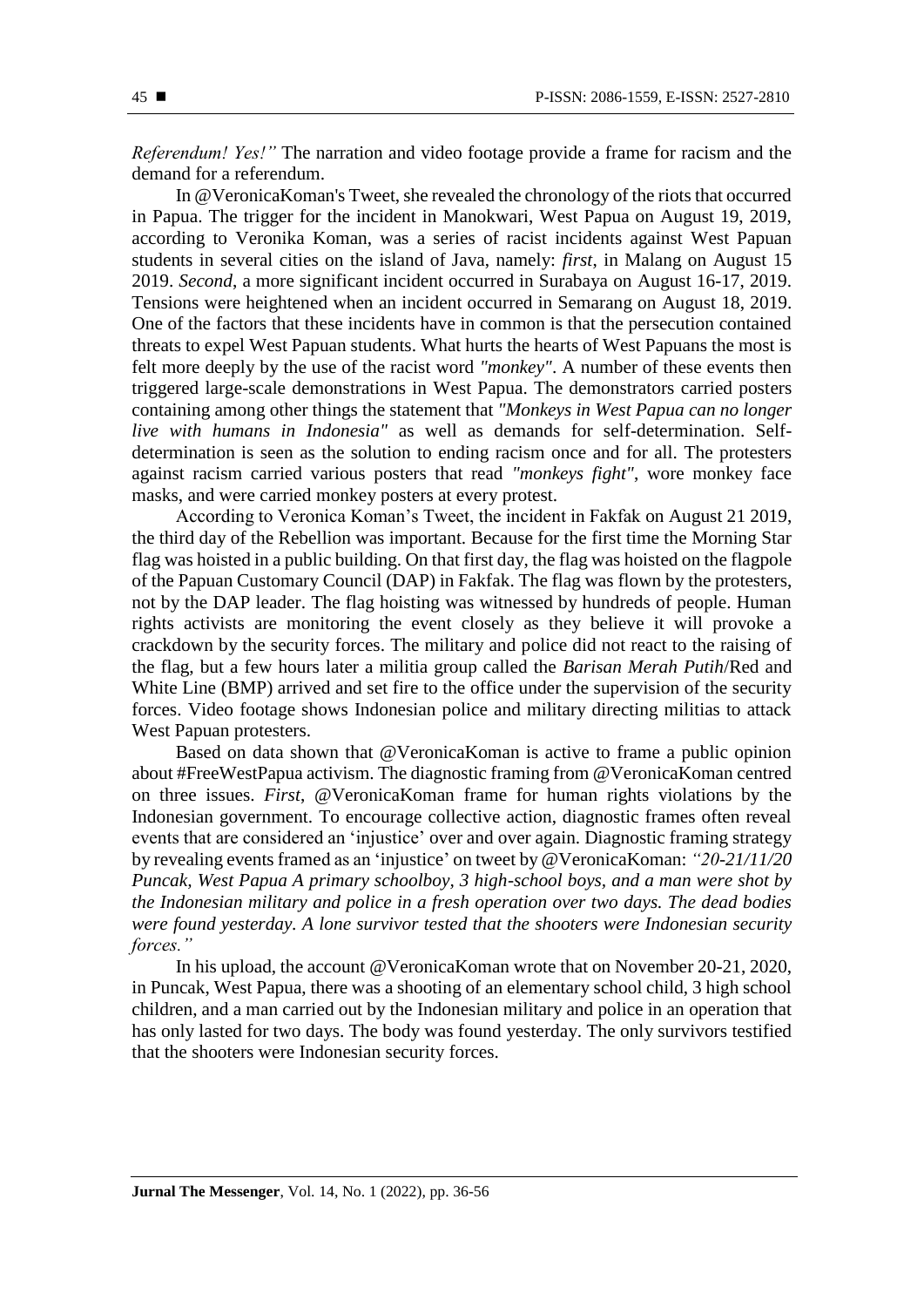



Figure 5. @VeronicaKoman Tweet which is blaming Indonesian Military and Police as a diagnostic frame

tı

(source: twitter.com/VeronicaKoman/status/1331441785617358849)

As seen in Figure 5, @VeronicaKoman framing the Indonesian military as committing crimes against human rights using narration is also equipped with photos. The photos reinforce the framing done. With the narration and photos, the photos contain the meaning of a photo of the body of an elementary school-age child and photos of other corpses. Therefore @Veronicakoman become the most influencing opinion leader in #FreeWestPapua activism on Twitter. This is evidenced by the in-degree value of @VeronicaKoman which is the highest when compared to other opinion leader accounts. @VeronicaKoman is also more influential when compared to @Amiryogi. Even though @amiryogi has a value of 63 out-degrees or mentions 63 other accounts, the Tweets uploaded by @amiryogi are rarely retweeted by other accounts. This is evidenced by @amiryogi who only has out-degree values.

To answer the third question in this study, how opinion leaders framed public opinion about #FreeWestpapua activism, this study used the Neltytic text analysis. From the Netlytic Text Analysis from 1023 uploads, there are 10346 unique words found used to frame opinions in #FreeWestPapua activism as follows:

| #climateaction <sup>24</sup> m  | #climatechange <sup>24</sup> ⊠ #climateiusticenow <sup>27</sup> ⊠ #freewesternsahara                                                                                                                                                                                                             |                                                                                                                             |                                                                  |  |
|---------------------------------|--------------------------------------------------------------------------------------------------------------------------------------------------------------------------------------------------------------------------------------------------------------------------------------------------|-----------------------------------------------------------------------------------------------------------------------------|------------------------------------------------------------------|--|
|                                 | #freewestpapua <sup>39</sup>                                                                                                                                                                                                                                                                     |                                                                                                                             | #ghana <sup>—46</sup> ⊠<br>#freewestpapua $\blacksquare^{27}$ 23 |  |
|                                 | #globalflagraising <sup>37</sup> ⊠ #humanrights <sup>39</sup> ⊠ #internationalsolidarity <sup>24</sup> ⊠ #palmoil <sup>24</sup> ⊠ #papua <sup>38</sup> ⊠ #papuaindonesia <sup>28</sup> ⊠                                                                                                         |                                                                                                                             |                                                                  |  |
| #papuajugamanusia $47$ $\rm{E}$ |                                                                                                                                                                                                                                                                                                  | $\#$ papuanlivesmatter <sup>169</sup> $\bar{a}$ #savehutanpapua <sup>26</sup> $\bar{a}$ #suarapapua <sup>20</sup> $\bar{a}$ |                                                                  |  |
|                                 | $\# \text{Westpauge}$ a $^{282}$ $^{282}$ $^{24}$ $^{24}$ $^{24}$ $^{24}$ $^{24}$ $^{24}$ $^{24}$ $^{24}$ $^{24}$ $^{24}$ $^{24}$ $^{24}$ $^{24}$ $^{24}$ $^{24}$ $^{24}$ $^{24}$ $^{24}$ $^{24}$ $^{24}$ $^{24}$ $^{24}$ $^{24}$ $^{24}$ $^{24}$ $^{24}$ $^{24}$                                |                                                                                                                             |                                                                  |  |
|                                 | @bennywenda <sup>29</sup> ⊠ @conversationedu <sup>19</sup> ⊠ @crawfordjohnw <sup>19</sup> ⊠ @dayakologi_inst <sup>19</sup> ⊠ @debbie_spirit <sup>19</sup> ⊠ @dwnews <sup>19</sup> ⊠                                                                                                              |                                                                                                                             |                                                                  |  |
|                                 | @elsamnews <sup>19</sup> ⊠ @freewestpapua <sup>38</sup> ⊠ @greenpeace <sup>31</sup> ⊠ @hrw <sup>19</sup> ⊠ @officeofjjr <sup>46</sup> ⊠ @rainforestnorw <sup>19</sup> ⊠ @ran <sup>19</sup> ⊠                                                                                                     |                                                                                                                             |                                                                  |  |
| @redfoxgis <sup>19</sup> 23     | @samcoyi <sup>19</sup> ⊠ @sapiens_org <sup>19</sup> ⊠ @sarawak_report <sup>19</sup> ⊠ @tapoluk <sup>31</sup> ⊠ @unhumanrights <sup>19</sup> ⊠                                                                                                                                                    |                                                                                                                             |                                                                  |  |
|                                 | @veronicakoman <sup>48</sup> ⊠ ashamed <sup>88</sup> ⊠ awareness <sup>24</sup> ⊠ campaign <sup>23</sup> ⊠ colonial <sup>108</sup> ⊠ colonisation <sup>21</sup> ⊠ criminal <sup>20</sup> ⊠                                                                                                        |                                                                                                                             |                                                                  |  |
|                                 | darwin <sup>75</sup> ⊠ deforestation <sup>28</sup> ⊠ demand <sup>40</sup> ⊠ denied <sup>29</sup> ⊠ determine <sup>29</sup> ⊠ fear <sup>38</sup> ⊠ fighting!" <sup>46</sup> ⊠ forest <sup>26</sup> ⊠ <b>f</b> fee <sup>189</sup> ⊠                                                                |                                                                                                                             |                                                                  |  |
|                                 | freedom <sup>45</sup> ⊠ friendship <sup>75</sup> ⊠ global <sup>47</sup> ⊠ government <sup>126</sup> ⊠ graffiti <sup>88</sup> ⊠ human <sup>44</sup> ⊠ hutan <sup>89</sup> ⊠ illegal <sup>25</sup> ⊠                                                                                               |                                                                                                                             |                                                                  |  |
|                                 | important <sup>28</sup> g indonesia <sup>126</sup> g indonesian <sup>205</sup> g indonesische <sup>28</sup> g international <sup>95</sup> g investigation <sup>28</sup> g                                                                                                                        |                                                                                                                             |                                                                  |  |
|                                 | involved <sup>25</sup> ⊠ islanders <sup>40</sup> ⊠ korea <sup>42</sup> ⊠ law <sup>62</sup> ⊠ legal <sup>38</sup> ⊠ melanesian <sup>41</sup> ⊠ membakar <sup>39</sup> ⊠ movement <sup>53</sup> ⊠                                                                                                  |                                                                                                                             |                                                                  |  |
|                                 |                                                                                                                                                                                                                                                                                                  |                                                                                                                             |                                                                  |  |
|                                 | prisoners <sup>30</sup> $\mathbf{g}$ propaganda <sup>24</sup> $\mathbf{g}$ rawlings <sup>52</sup> $\mathbf{g}$ remembering <sup>75</sup> $\mathbf{g}$ resisting <sup>31</sup> $\mathbf{g}$ rights <sup>44</sup> $\mathbf{g}$ saharawi <sup>23</sup> $\mathbf{g}$ save <sup>25</sup> $\mathbf{g}$ |                                                                                                                             |                                                                  |  |
|                                 | self-determination <sup>62</sup> ⊠ senarai <sup>37</sup> ⊠ Solidarity <sup>103</sup> ⊠ Surakarta <sup>88</sup> ⊠ uprising <sup>30</sup> ⊠ <del>"©0</del> <sup>36</sup> ⊠                                                                                                                         |                                                                                                                             |                                                                  |  |
|                                 | Figure 6. 100 Words Most Frequently Used on #FreeWestPapua                                                                                                                                                                                                                                       |                                                                                                                             |                                                                  |  |

(source: Netlytic Text Analysis)

Figure 6 shows that the hashtag #FreeWestPapua was most often used for framing public opinion 992 times. Meanwhile, the hashtag #WestPapua was used for framing 282 times. The hashtag #PapuanLivesMatter was used in framing 169 times. Other hashtags used in this movement are as follows: #solidarity 103 times, #occupying 90 times, #penghancuran 73 times, #selfdetermination 62 times, #papuajugamanusia 47 times, #savehutanpapua 26 times. Figure 6 also shows that @VeronicaKoman has mentioned 48 times, @bellingcat 35 times, @bennywenda 29 times, @bendobrown 35 times,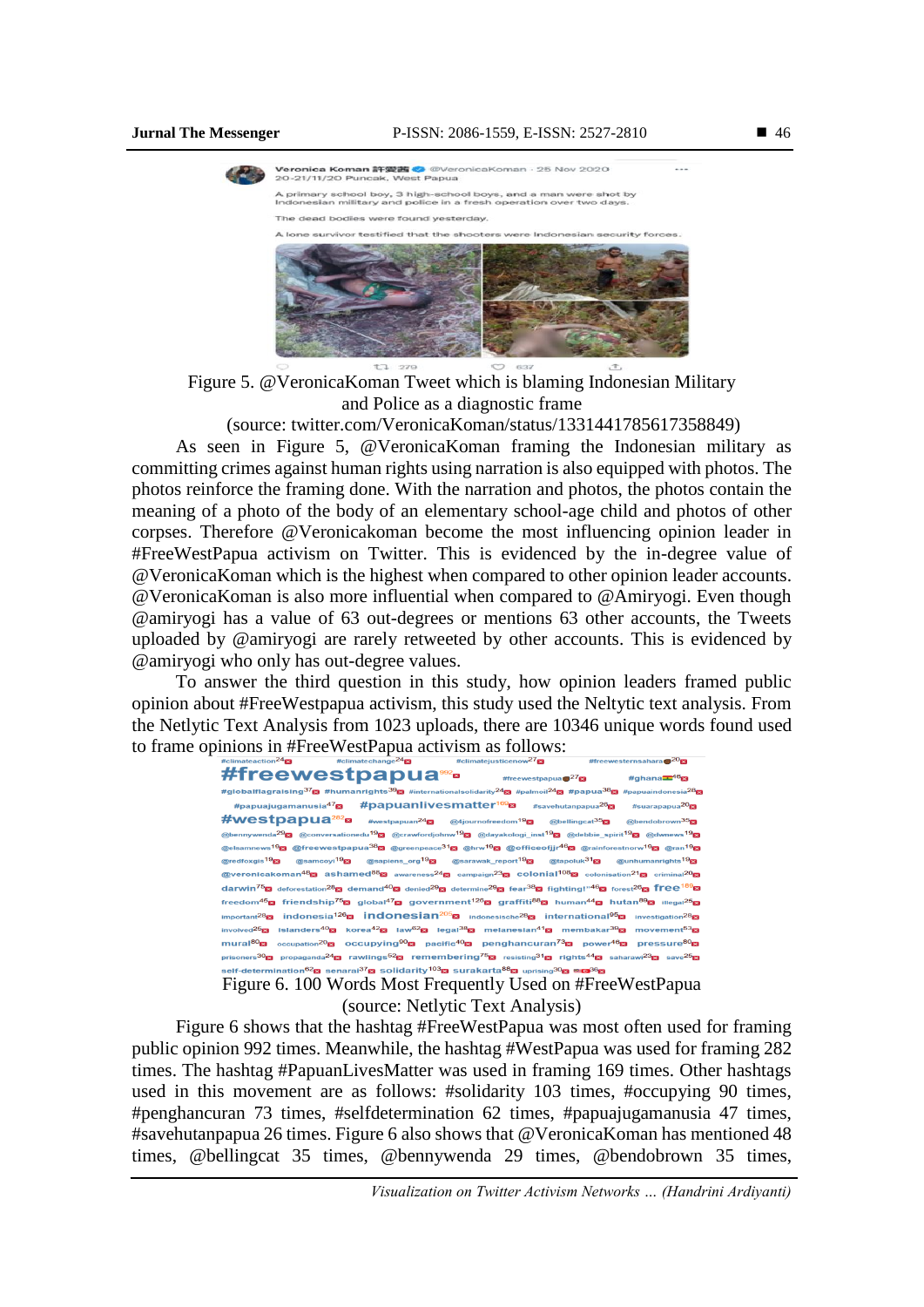@tapolUK 31 times, and @freewestpapua 38 times. From the words on the #FreeWestPapua network, it is known that several issues are used to shape public opinion, namely: papuanlivesmatter (169 times), colonial (108 times), solidarity (103 times), occupying (90 times), self-determination (62 times), Papuajugamanusia (47 times), human rights (39 times), global flag raising (37times), deforestation (28 times), climate justice (27 times), palm oil (24 times), international solidarity (24 times), and climate change (24 times).

The SMO of the #FreeWestPapua Movement on Twitter is @FreeWestPapua. From the text, analysis shows that there are 12 tweets by @freewestpapua from November 11, 2020, to January 19, 2021. The twelfth Tweet shows that the diagnostic framing from @FreeWestpapua is Indonesia's genocide and colonialism against West Papua. Prognostic framing is independence for West Papua and self-determination as a solution to the problems of West Papua genocide and colonization. Motivational framing in this movement is the international solidarity for supporting the Papuan independence.

By using diagnostic, prognostic, and motivational framing, @FreeWestPapua, as the SMO, forms an opinion on #FreeWestPapua activism. @FreeWestpapua as SMO consistently uses the same diagnostic framing, prognostic framing and motivational framing to build public opinion regarding the movement. @FreeWestPapua as SMO also uses posters in the form of photos and videos to make diagnostic framing which is blamed Indonesia as an occupying country. One of the important visual components of social movements are photos, posters, and videos (Chadwick, 2007). Therefore, every upload of @FreeWestPapua always includes visualizations in the form of photos, videos, and posters (Figure 7).



Figure 7. Posters for Framing Public Opinion (source: twitter.com/FreeWestPapua/statuses/1327404684458545161)

Figure 7 shows a photo uploaded by @FreeWestPapua on August 23, 2019, which was found in the Kalitan area (Solo) and Jalan Ir Juanda, Jebres, Solo, Indonesia. It is suspected that the graffiti is the tail of the racist actions received by Papuan students in Surabaya and Malang. The action of crossing walls with the narrative *"Free Papua, Free West Papua"*. The @FreeWestPapua post provides a diagnostic frame that Indonesia is the party to blame for the occupation of West Papua.

The frequency of the #FreeWestPapua activism campaign on Twitter fluctuates. The dynamics of the highest participation of Twitter users in the #FreeWestPapua campaign was observed on November 16, 2020: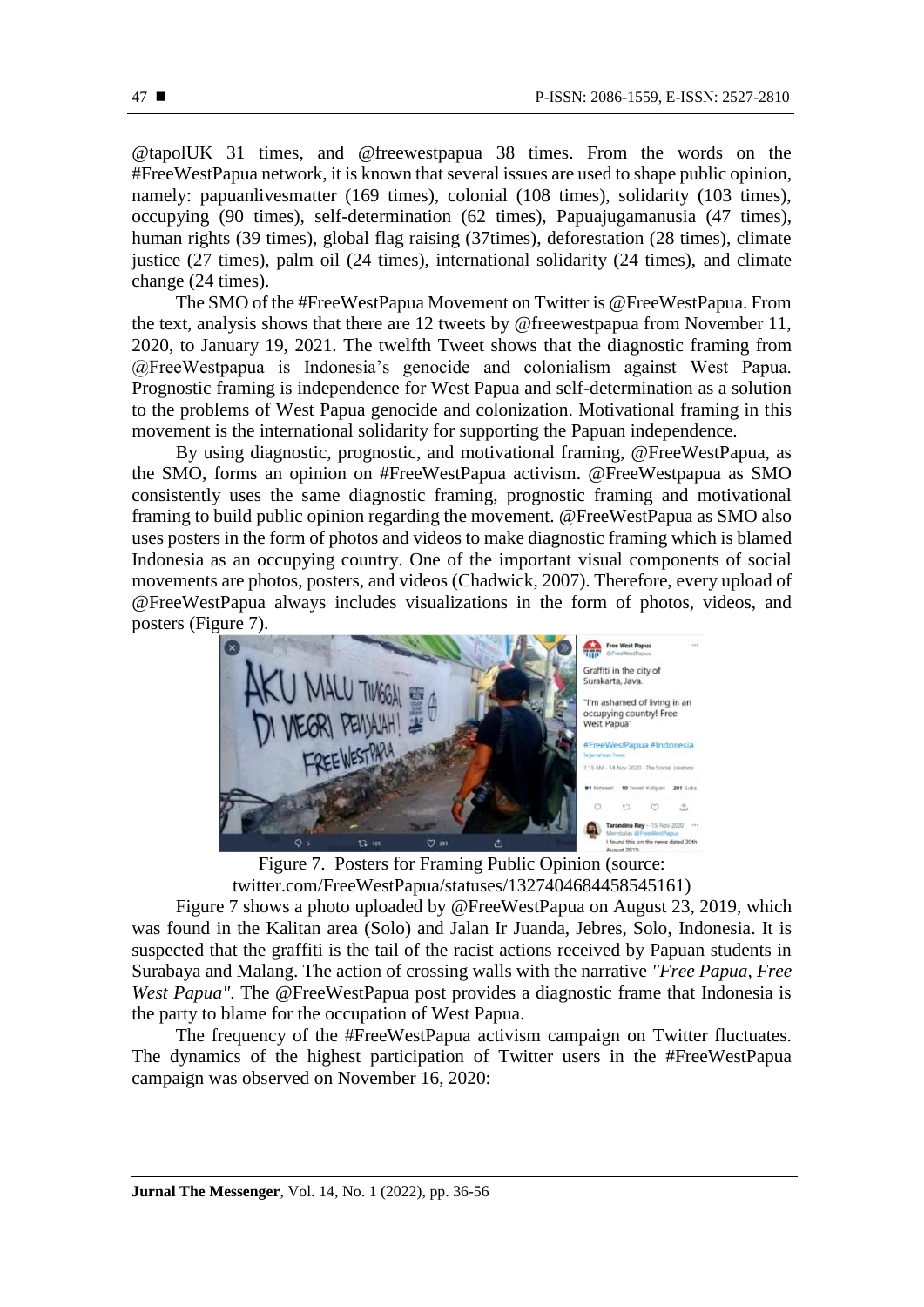

Figure 8. The Counts of SMOs Participated in the #FreeWestPapua activism (source: based on SMNA with Netlytic Analysis)

Figure 8 shows that the highest number of uploads 198 was noted on November 16, 2020. The increased conversation was caused by the upload from @FreeWestPapua, which reminded us of 15 days remaining to the anniversary of West Papua's independence on December 1. Another post that generated high participation in the conversation was about the Papuan independence movement on November 16, 2020, and was uploaded by @FreeWestPapua, who explained that @VeronicaKoman with @TapolUK had finished the report on the 2019 #WestPapua Uprising, supplemented with a short video. The post was retweeted 35 times, quoted 4 times, and liked 78 times.

Based on the results of the study, it is known that from 1023 uploads in the period 11 November 2020 to January 19, 2021, 968 posts have narratives supporting the #FreeWestPapua movement. Based on a search on Twitter, several accounts are belonging to global figures who voice support for the #FreeWestPapua activism. Among them is the account @EllyJonkerVliet, an Honorary Consul of the Republic of Vanuatu which has 3.232 followers. Another account @SamisoniPareti and wrote the location in Suva, Fiji, which has 5.039 followers.

Based on the primary data, known from 1023 posts about the #FreeWestPapua activism there are 55 tweets containing narratives contra to the #FreeWestPapua. But unfortunately, all of the accounts which is Tweet a contra to #FreeWestpapua have been suspended by Twitter because these accounts are bot accounts. Accounts suspended by Twitter are: @fernand42181103, @pluem13564373, @LysaBella28, @pikuuu1225, @BellaShi28, @EvanR28, @fernand42181103, @marianagrande33, @edycapcus, @parosehs, @NetepPhila, @AGUSTIN63134107. While the account that uploaded the narrative against #FreeWestPapua, there are still accounts that are not closed by Twitter. The accounts are @Joe12117228 (1,845 followers), @pertiwi86957822 (46 followers), @BersatuG (47 followers), @pangestu\_resty (33 followers) and @IndonesiaLuv (1 follower).

Based on the data search, it is known that on November 16, 2020, there was the highest number of uploads, namely 198. Out of 198, there were 12 uploads containing contra against #FreeWestPapua. The 12 content against the #FreeWestPapua movement was uploaded by three accounts, namely @pikuuu1225, @Indonesialuv account and @Joe12117228 account. The 12 contents uploaded are mostly uniform. Account @Joe12117228 uploaded the same four content on the same day, namely: *"Let's share useful information in accordance with data and facts, we will fight hoax news. #WestPapua #FreeWestPapua #WP4MSG #RepublicOfWestPapua #NegaraRepublikWestPapua."*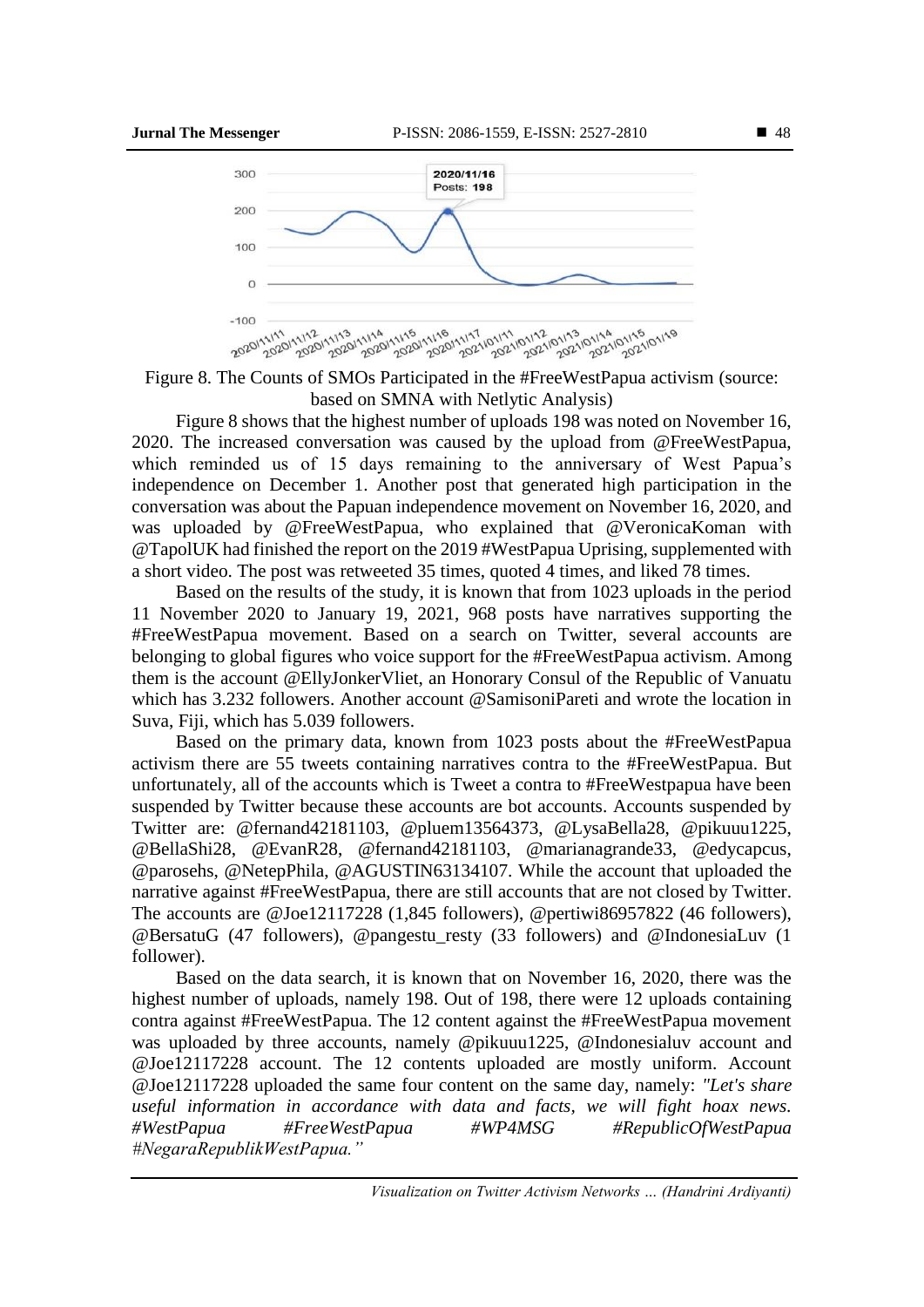Meanwhile, the @Indonesialuv account and the @pikuuu1225 account both upload the same content on the same day with a frequency of two uploads as follows: *"Repeatedly Disturbing Security, this is proof that the KKSB does not support development in Papua #FreeWestPapua #SavePapuaForest #PapuaIndonesia."* The same content was also uploaded by @Indonesialuv and the @pikuuu1225 account on the same day as one upload as follows: *"The KKSB Armed Criminal Separatist Group shot a local government vehicle that was transporting TNI logistics in the Kab. Bintan Mountains. This proves that the group does not at all support development in Papua. #FreeWestpapua #SavePapuaForest #PapuaIndonesia."* The next same content that was also uploaded by @Indonesialuv and the account @pikuuu1225 which was uploaded on the same day was uploaded one time as follows: *"The presence of the TNI-Polri in Papua is solely so that the community is safe from the terror of the Papuan armed criminal group (KKB) which creates unrest among the community and hinders development in Papua #FreeWestPapua #SavePapuaForest #PapuaIndonesia."*

#### **Discussion**

Of the thirteen Twitter accounts that become influential actors or opinion leaders, the majority stated in their bio that they are from outside Papua or Indonesia. Only @VeronicaKoman stated that she is in Indonesia and Australia, and @FreeWestPapua stated that their location is West Papua. But factually, all thirteen opinion leaders are outside Papua. These results prove that there is alienation in separatist activism in the case of #FreeWestPapua activism on Twitter.

The framing of #FreeWestPapua activism is the framing of the separatist movement. Because of that, the framing done is different from the framing done on another activism. Diagnostic framing on #FreeWestPapua activism blames Indonesia for being accused of carrying out attacks and occupations against Papua. In addition to attracting sympathy from environmental groups, the #FreeWestPapua activism also carried out diagnostic framing that blamed Indonesia for the destruction and deforestation of Papua's forests which were converted into oil palm plantations. The issue of deforestation, changing Papua's forests with the issue of #PapuanLivesMatter. #FreeWestPapua activism also forms public opinion to support the Papuan independence movement by campaigning on racial issues using the hashtag #papuajugamanusia. The prognostic framing in #FreeWestPapua activism is to encourage self-determination in the form of a referendum and direct the justification for Papuan independence. Meanwhile, the motivation that pushed the audience down was to provide support by using the hashtags #solidarity and #globalflagraising.

The network property of the #FreeWestPapua activism network is known that the participant is talking to many other users. From the density value, it can be concluded that in the #FreeWestPapua activism network the distance between nodes or actors is too far. From the reciprocity value close to 0, it is classified as low. From the value of centralization, we conclude that information flows more freely among multiple participants because networks with low centralization measures close to 0 are considered decentralized. Modularity indicates that in a cluster, the participants are decentralized and represent different groups.

Thus, it can be concluded, based on the network property, it is following the connective action concept from Bennett & Segerberg, (2012) that #FreeWestPapua activism does not have a clear organizational structure, and a member can easily join or leave an action. This is because social media has played a major role in providing new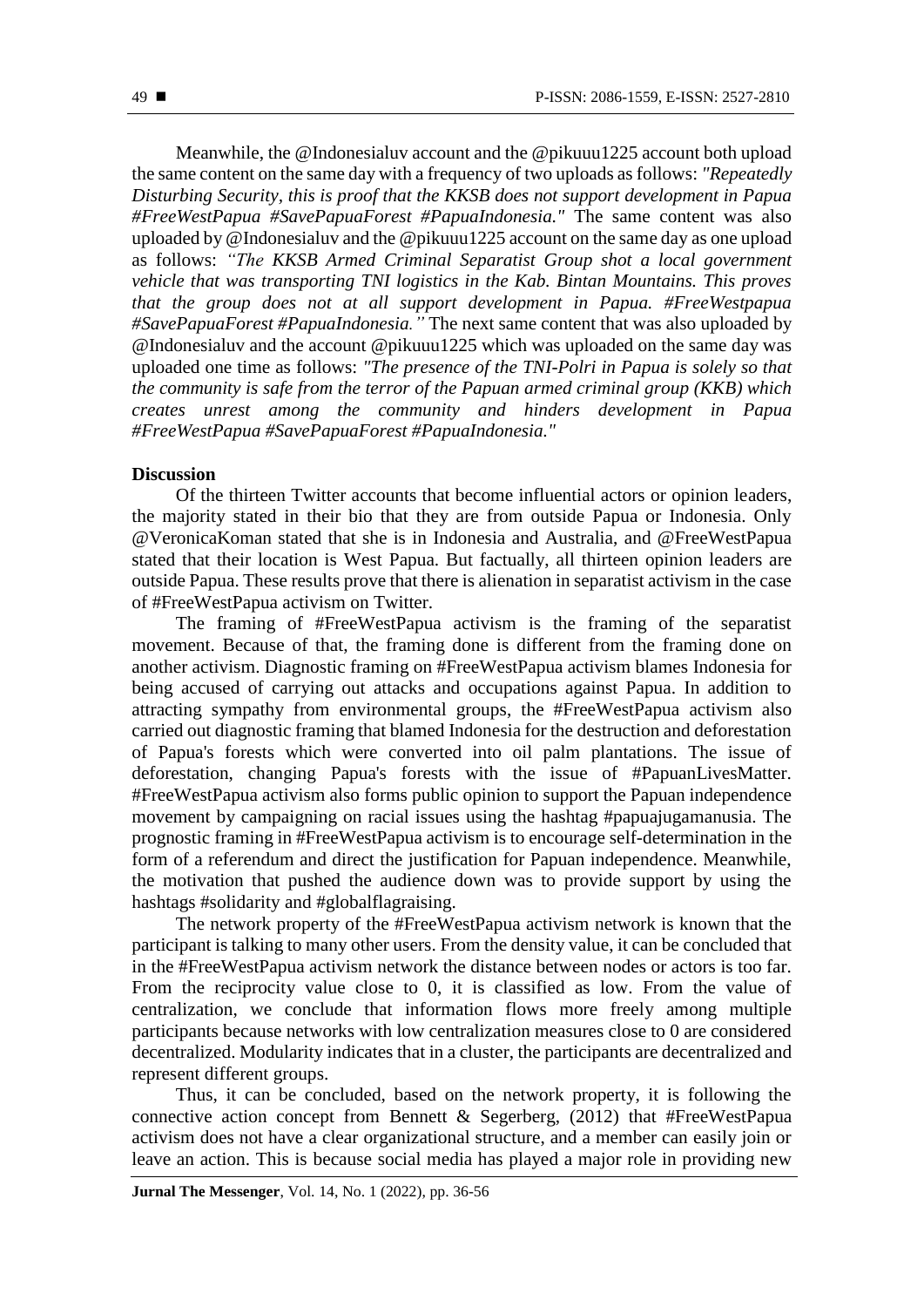public spaces for digital separatism, as was the case with Spain (Sampedro & Avidad, 2018). Thus, social media is now a tool for coordinating the masses in the digital space, replacing the roles of leadership and membership. The digital space is now also changing as a media that provides a structure in the form of an algorithm to shape perceptions and coordinate actions so that it can be said that the media is no longer a channel but has become a new public sphere. If the collective action requires that action must have an organizational structure to act, then connective action relies more on individual actions than collective action. That's why @VeronicaKoman is one of the opinion leaders in #FreeWestPapua activism.

Based on the Netlytic text analysis, the diagnostic framing of all issues was the same, which included placing West Papua as the victim party, while Indonesia was placed as the colonial. The prognostic framing used was also the same in each case, namely #FreeWestPapua. SMO and the Free Papua Movement actors also succeeded in conducting the motivational framing, namely the referendum in the Free Papua Movement on Twitter. Therefore, it can be concluded that the dynamics of more or less public opinion expressed on Twitter about the movement are influenced by the intensity of the SMO framing various issues related to #FreeWestPapua.

Various issues raised by #FreeWestPapua are aimed at recruiting new supporters of #FreeWestPapua activism. For example, in the period 11 November 2020 to January 19, 2021, issues related to the Korean palm oil company--Korindo were framed to get support from Koppers or the younger generation who like Kpop to support Papuan independence. This strategy is very effective in attracting the younger generation 'down the balcony' to provide support for the Papuan independence movement. Because social media greatly influences the younger generation in making decisions, as research conducted by Nur'afifah & Prihantoro, (2021).

To attract support from the international community #FreeWestPapua also took advantage of the various #BlackLivesMatter movements by campaigning for the special hashtag #PapuanLivesMatter. By using #PapuanLivesMatter, activists support #FreeWestPapua by framing the act of racism experienced by Papuans as justification for the demand for an independent Papua and counter-narrative on the issue of separatism. By proposing the issue of #PapuanLivesMatter, opinion leaders have succeeded in framing that the movement demanding Papuan independence is due to Indonesia's decades of actions, justifying its nationalist, exploitative, colonialist ambitions in Papua by expelling and treating Papuans as 'half animals'--black-skinned, white hair curly, stone age people who required assimilation or extermination (Webb-Gannon, 2022).

The motivational framing carried out by SMO #FreeWestPapua activism to mobilize the spirit of international solidarity to support Papuan independence is also a strategy that needs to be continuously improved. This is because social media is an effective tool to be used as a room for solidarity. A study on the use of Twitter as a space for solidarity during the Covid-19 pandemic revealed that although responding to issues in the same time frame and using similar narratives, solidarity actions raised by individuals, organizations, and communities were carried out personally and not directly tied to each other. However, not all solidarity actions get a high impression/engagement. Actors who become opinion leaders, who are influenced by in-degree, retweet and mention factors, have a big influence in carrying out solidarity actions (Kristianto et al., 2021).

By analyzing #FreeWest Papua activism on Twitter using the concept of connective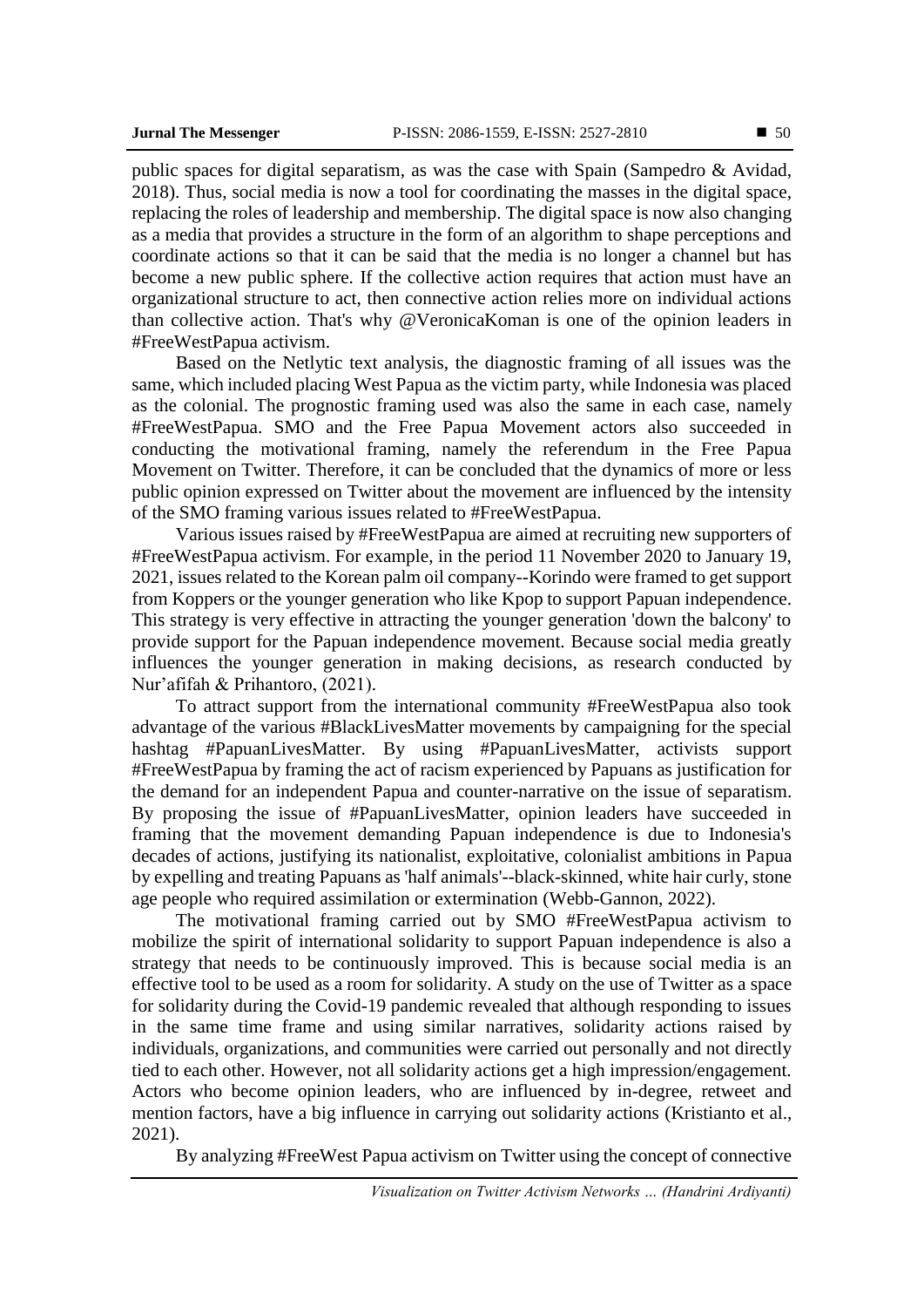action from Bennett & Segerberg,  $(2012)$ , this study concluded that, unlike other activism, separatism activism movement typology is an organizationally brokered network. This typology represents collective action with a hierarchical structure, centralized coordination of an organization, and a collective action framework to facilitate mobilization and participation. Organizations use technology to manage movement participation (recruit members) and coordinate goals (carry out publications). Organizational members remain the core actors in mobilization. They formulate a collective action frame to attract people to participate in the movement.

This study also concluded that grassroots organization is strengthened by personal expressions and actions carried out through Tweets accompanied by photos and videos as done by @VeronicaKoman as an opinion leader. Framing reinforced with photos can build public opinion and individuals who personally believe in the truth of the movement's goals. In addition, the tweets uploaded by @VeronicaKoman show individual personal expressions that attract various other personal actions. However, the logic of connective action is an addendum that complements (not replaces) the logic of collective action. Therefore, #FreeWestPapua activism still needs collective action to be able to realize the goals of their movement.

Although digital activism is not always successful and effective as a strategy for social movements, especially for separatism activism, by being mediated by technology, SMO movements can build shared awareness that forms the basis of collective movements. Activism thus, although there is no guarantee of success – especially with the repressive efforts of the legitimate government, at least activism fosters hope and strength to continue to guard and fight. Especially in the digital era, social media has become the main means of providing information. A study that analyzed the use of social media in seeking information about Papua revealed that the behaviour of using social media had a positive effect on respondents' concern about the issue of Papua, which was acceptable (Ashrianto & Yustitia, 2020). From the conclusion of the study, the role of opinion leaders to form a frame on various issues related to #FreeWestPapua activism on Twitter has been carried out by the SMO movement that supports Papuan independence is appropriate. This can be seen from the framing carried out by opinion leaders who fulfil two conditions related to the effectiveness of the movement's framing, namely: first, the movement is framed through a simplified narrative so that it is easy to digest and easy to spread. To keep it simple, in the narrative there must be a clear boundary between who is the 'victim' who is being bullied and who is the 'perpetrator' who is being oppressed. The second, namely iconization or the existence of symbols that become the face of a movement (Lim, 2013).

Therefore, this study suggests increasing the ability of Twitter Activism, activists who campaign #FreeWestPapua or those who campaign against #FreeWestPapua activism must be able to increase emotional contagion. As the study by (Grant & Smith, 2021), emotional contagion is one factor that determines the success of activism. In addition, with increasing emotional contagion, evidence shows that intergroup emotions have the same physiological, embodiment, and motivational characteristics as emotions experienced individually (Mackie & Smith, 2018) to reduce alienation towards Papuans themselves in #FreeWestPapua activism. On the other hand, activists campaigning against #FreeWestPapua must be able to present tangible evidence that the Papuan people can feel that what the #FreeWestPapua activist campaign for does not involve their emotions.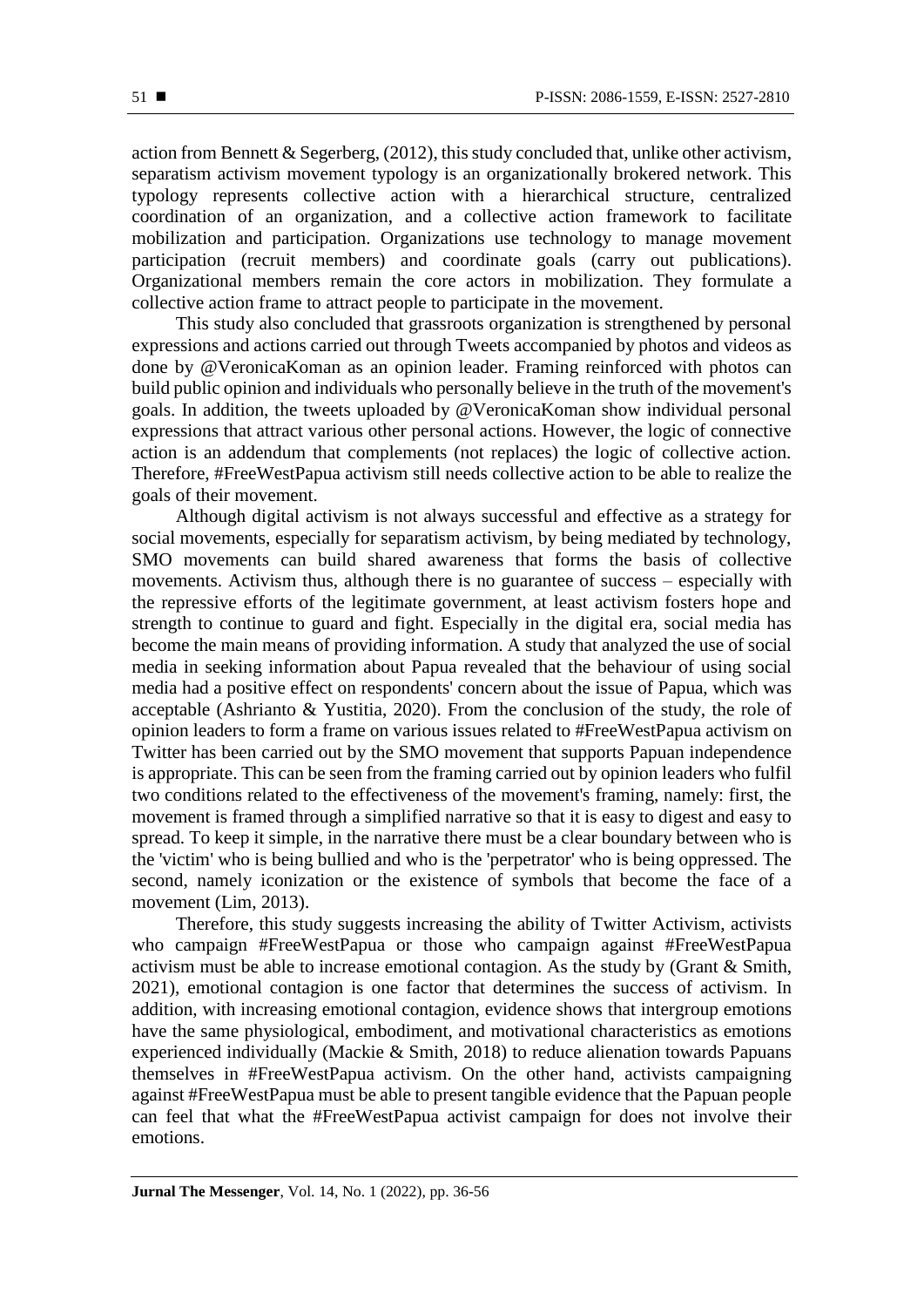The goodness criteria in this study are to produce a proposition that can be tested for its generalizability. Credibility and trustworthiness in this study are that interpretations and conclusions are based on primary data sources obtained using Netlytic. Confirmability in this study is the result of this research if it is carried out by taking data at the same time the results will be the same even though it is done by anyone. The authenticity of data and research results are the results of authentic data collection. However, this study only explains how to build a public opinion through #FreeWestPapua activism on Twitter by using Netlytic. The explanation is described based on three things: how is the public opinion formed, how is framing carried out through the SMO movement, and the dynamics of public opinion on Twitter. The limitation of this research is data collection by using three hashtags. If there are movement actors and/or movement SMOs implementing a strategy of not using hashtags in conducting movement campaigns and they are not mentioned by another actor, the campaign they are carrying out cannot be mined.

Meanwhile, the weakness of this research is, like other online activism, the movement is done by pressing the like or retweet button, which Lim, (2013) calls slacktivism. Slacktivism is a form of activism that is considered lazy and ineffective to make changes. However, the large number of retweets of paid counter-vaccine opinions managed to amplify the narrative on social media, which eventually raised public awareness. However, the actions of parties in the offline realm are one of the factors that can make the movement unsuccessful. For example, the @Indonesialuv and @pikuuu1225 accounts have been suspended by Twitter. Therefore, in the future, if the Indonesian government wants to counter the campaign carried out by the Papuan independence movement, the counter-movement should be built on a real social movement model by utilizing social media including Twitter. Another important thing is that when carrying out counter-movements, the Indonesian government should avoid using robotic accounts. Another weakness of this study is the object study #FreeWestPapua activism on Twitter which is based on the Application Programming Interface (API). The API compiles what data is extracted, for example, on Twitter capturing only certain hashtags associated with an event rather than all relevant tweets. Consequently, there is no guarantee that two research teams that attempt to collect the same data at the same time will end up with identical data sets (Bruns & Stieglitz, 2013).

#### **Conclusion**

SMNA can be used to visualize the opinion leaders' networks on #FreeWestPapua activism. This study found that there is a network of opinion leaders in #FreeWestPapua activism consisting of 13 opinion leaders with the most influential opinion leader @VeronicaKoman. This study also concludesthat the opinion leaders of #FreeWestPapua activism are international actors outside Indonesia. This shows that efforts to internationalize the Papua issue must be taken seriously by the Indonesian government by building a counter-movement using a real social movement model that is run organically with an international actor as an opinion leader and avoiding the use of robotic accounts. For further study, we can use frame alignment theory to analyse the process of aligning the frame between SMO and the audience. This study needs to be carried out to find out the right counter-narrative and how the narrative used can be in harmony with the frame of the Papuan people. Because as stated by Snow et al., (1986), frame alignment is one of the most influencing factors for the success or failure of a movement. So, the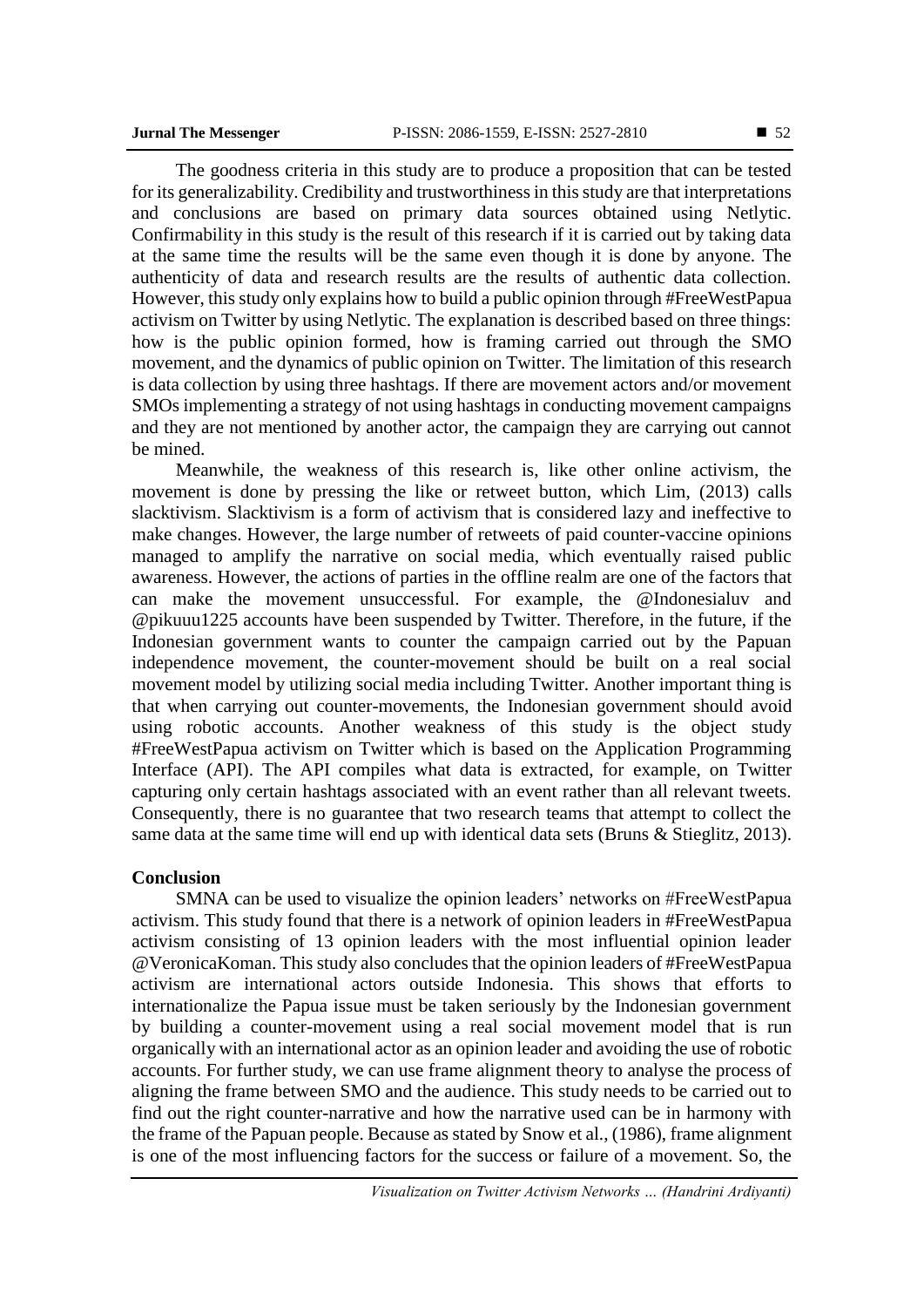next research can be examining the alignment between the framing @FreeWestPapua as SMO and another opinion leader's framing of #FreeWestPapua activism.

# **Conflict of Interest**

We certify that there is no conflict of interest with any financial, personal, or other relationships with other people or organizations related to the material discussed in the manuscript.

#### **Acknowledgements**

The authors would like to thank colleagues from Universitas Indonesia and The National Research and Innovation Agency (BRIN) for the inspiring atmosphere of scientific growth. The authors also would like to thank Twitter for making this study a successful one by ensuring all the needed data are readily available.

# **References**

- Al-Rawi, A., & Groshek, J. (2018). Jihadist propaganda on social media: An examination of ISIS related content on twitter. *International Journal of Cyber Warfare and Terrorism*, *8*(4), 1–15. https://doi.org/10.4018/IJCWT.2018100101
- Anriani, S., Rahayu, A. Y. S., & Salomo, R. V. (2021). Indonesian collaborative governance analysis facing Free Papua movement. *Análisis Colaborativo de Gobernanza Indonesa Frente Al Movimiento de Papúa Libre*, *26*, 89–108. https://doi.org/https://www.redalyc.org/articulo.oa?id=27966514008
- Ardiyanti, H., & Sudjono, I. R. (2020). *The Impact of Communication on the Future of Reconciliation and Peacebuilding in Papua: Understanding the Meaning of Special Autonomy in Papuan Perceptions*. *Icri 2018*, 1474–1481. https://doi.org/10.5220/0009930414741481
- Ashrianto, P. D., & Yustitia, S. (2020). The Use of Social Media in Searching for Information about Papua. *Jurnal The Messenger*, *12*(2), 122. https://doi.org/10.26623/themessenger.v12i2.1939
- Bennett, W. L., & Segerberg, A. (2012). The logic of connective action: Digital media and the personalization of contentious politics. In *The Logic of Connective Action: Digital Media and the Personalization of Contentious Politics* (Issue September). https://doi.org/10.1017/CBO9781139198752
- Bhakti, I. N., & Pigay, N. (2016). Menemukan Akar Masalah dan Solusi Atas Konflik Papua: Supenkah? (Finding the Root of Problems and Solutions to Papuan Conflict: Is it important?). *Jurnal Penelitian Politik*, *9*(1). https://doi.org/http://ejournal.politik.lipi.go.id/index.php/jpp/article/view/443
- Bruns, A., & Stieglitz, S. (2013). Towards more systematic Twitter analysis: Metrics for tweeting activities. *International Journal of Social Research Methodology*, *16*(2), 91–108. https://doi.org/10.1080/13645579.2012.756095
- Buente, W., & Robbin, A. (2008). Trends in internet information behaviour, 2000-2004. *Journal of the American Society for Information Science and Technology*, *11*(59), 1743–1760. https://doi.org/https://doi.org/10.1002/asi.20883
- Cammaerts, B. (2007). Media and communication strategies of glocalized activists: Beyond media-centric thinking. In *Reclaiming the Media: Communication Rights and Democratic Media Roles*. Intellect Books. https://doi.org/http://eprints.lse.ac.uk/id/eprint/3296

Chadwick, A. (2007). Digital Network Repertoires and Organizational Hybridity.

**Jurnal The Messenger**, Vol. 14, No. 1 (2022), pp. 36-56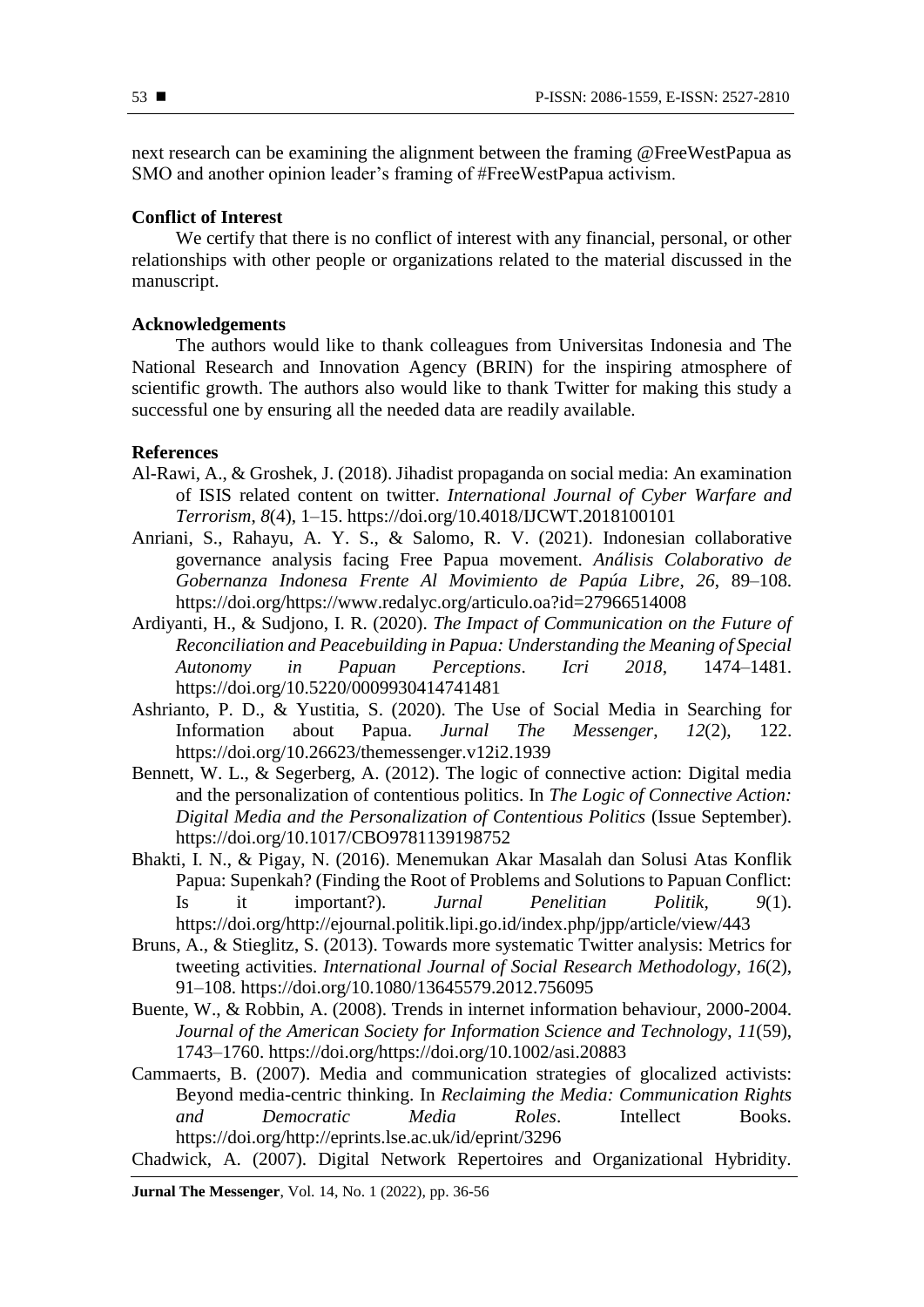*Political Communication*, *24*(3), 283–301. https://doi.org/10.1080/10584600701471666

- Elo, S., & Kyngäs, H. (2008). The qualitative content analysis process. *Journal of Advanced Nursing*, *62*(1), 107–115. https://doi.org/10.1111/j.1365- 2648.2007.04569.x
- Eriyanto. (2021). *Analisis Jaringan Media Sosial: Dasar-dasar dan Aplikasi Metode Jaringan Sosial untuk Membedah Percakapan di Media Sosial*. Kencana (Prenadamedia Group).
- Fruchterman, T. M. J., & Reingold, E. M. (1991). Graph Drawing by. *Force-Directed Placement, in: Software-Practice and Experience*, *vol*(March), 21no11pp1129- 1164.
- Gaisbauer, F., Pournaki, A., Banisch, S., & Olbrich, E. (2021). Ideological differences in engagement in public debate on Twitter. *PLoS ONE*, *16*(3 March), 1–18. https://doi.org/10.1371/journal.pone.0249241
- Gault-Williams, M. (1987). Organisasi Papua Merdeka: The Free Papua Movement Lives. *Critical Asian Studies*, *19*(4), 32–43. https://doi.org/10.1080/14672715.1987.10409792
- Gerbaudo, P. (2012). *Tweets and The Street, Social Media and Contemporary Activism (First Edit)*. Pluto Press, Palgrave Macmillan.
- Gerlitz, C., & Rieder, B. (2018). Tweets Are Not Created Equal: Investigating Twitter's Client Ecosystem. *International Journal of Communication*, *12*, 528–547. https://doi.org/http://ijoc.org/index.php/ijoc/article/view/5974
- Grant, P. R., & Smith, H. J. (2021). Activism in the time of COVID-19. *Group Processes and Intergroup Relations*, *24*(2), 297–305. https://doi.org/10.1177/1368430220985208
- Gruzd, A., Mai, P., & Kampen, A. (2017). A How-to for Using Netlytic to collect and Analyze Social Media Data: A Case Study of the Use of Twitter During the 2014 Euromaidan Revolution in Ukraine. *The SAGE Handbook of Social Media Research Methods*, 513–529. https://doi.org/10.4135/9781473983847.n30
- Gruzd, A., Paulin, D., & Haythornthwaite, C. (2016). Analyzing Social Media And Learning Through Content And Social Network Analysis: A Faceted Methodological Approach. *Journal of Learning Analytics*, *3*(3), 46–71. https://doi.org/10.18608/jla.2016.33.4
- Haythornthwaite, C., & Gruzd, A. (2008). Analyzing Networked Learning Texts. *Networked Learning Conference, Halkidiki, Greece, May 5–6, 2008*, 136–143. https://doi.org/http://hdl.handle.net/2142/11518
- Jolly, L. M. M. (1997). Introduction. In *Sites of Desire/Economies of Pleasure: Sexualities in Asia and the Pacific* (pp. 1–26). University of Chicago Press.
- Kirsch, S. (2002). Rumour and other narratives of political violence in West Papua. *Critique of Anthropology*, *22*(1), 53–79. https://doi.org/10.1177/0308275X020220010301
- Kristianto, K., Ramadhan, A. B., & Marsetyo, F. D. (2021). Media Sosial dan Connective Action: Studi Kasus Penggunaan Twitter sebagai Ruang Solidaritas selama Pandemi COVID-19. *Journal of Social Development Studies*, *2*(1), 1–13. https://doi.org/10.22146/jsds.1037
- Kusuma, A. J., Setiawan, M. C. A., Ilmar, A., & Situmeang, N. (2021). Perubahan Status Organisasi Papua Merdeka ( Opm ) Menjadi Organisasi Teroris Oleh Pemerintah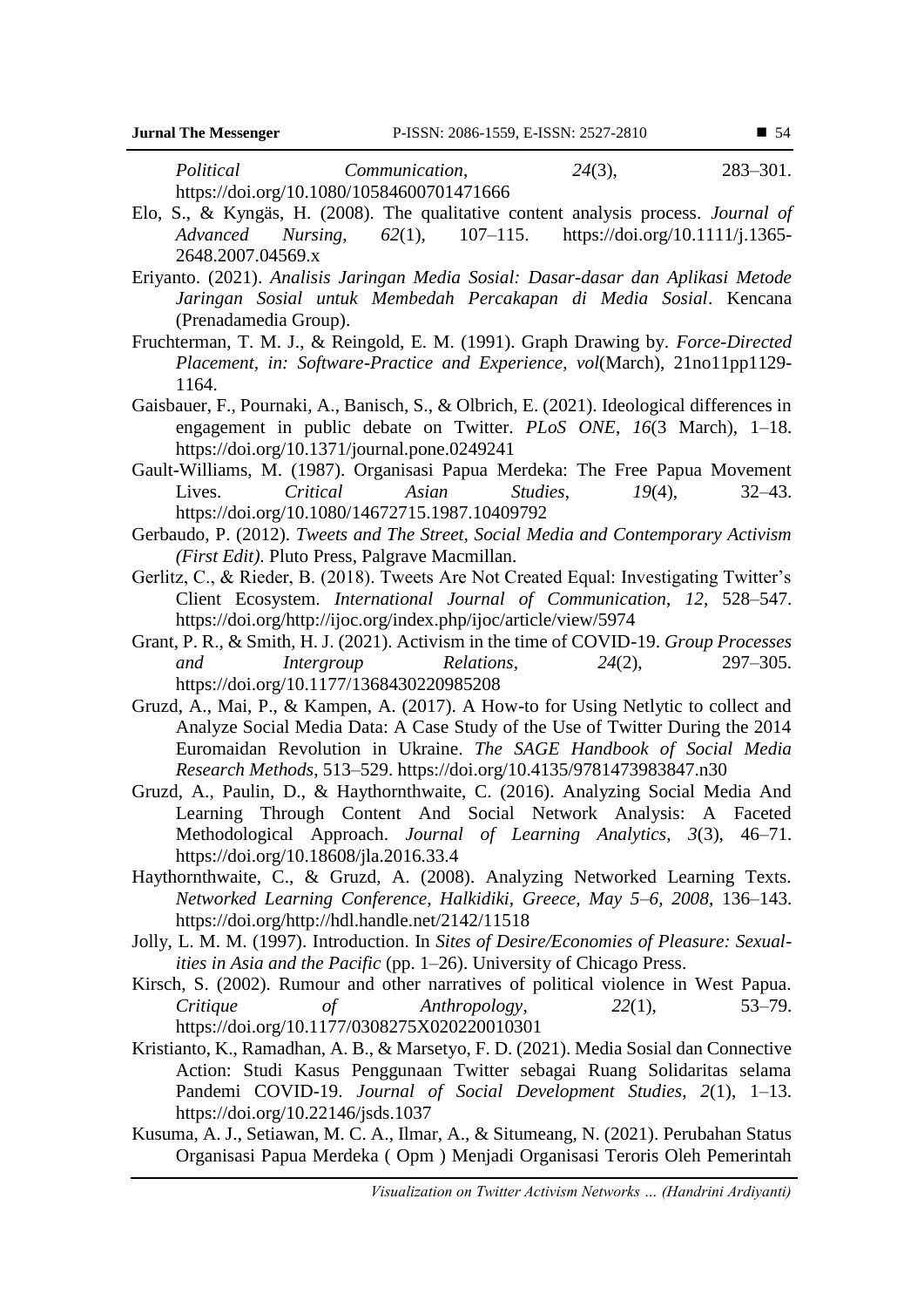Indonesia : Sebuah Analisis Dalam Perspektif Ham. *Jurnal of Government*, *7*(1), 131–155.

- Lim, M. (2013). Many Clicks but Little Sticks: Social Media Activism in Indonesia. *Journal of Contemporary Asia*, *43*(4), 636–657. https://doi.org/10.1080/00472336.2013.769386
- Lindgren, S. (2013). The potential and limitations of twitter activism: Mapping the 2011 libyan uprising. *TripleC*, *11*(1), 207–220. https://doi.org/10.31269/triplec.v11i1.475
- Mackie, D. M., & Smith, E. R. (2018). *Chapter One - Intergroup Emotions Theory: Production, Regulation, and Modification of Group-Based Emotions* (J. M. B. T.- A. in E. S. P. Olson (ed.); Vol. 58, pp. 1–69). Academic Press. https://doi.org/https://doi.org/10.1016/bs.aesp.2018.03.001
- Merdeka.com. (2021). *DPR Setujui Anggota Pansus RUU Otonomi Khusus Papua | merdeka.com*. https://www.merdeka.com/politik/dpr-setujui-anggota-pansus-ruuotonomi-khusus-papua.html
- Moy, P., & Bosch, B. J. (2013). *Theories of public opinion, In Handbook of Communication Science. Vol. 1 : Theories and Models of Communication*.
- Nasution, M. A. R., & Wiranto, S. (2020). Propaganda Issues of Racism Through Social Media to Trigger Social Violence in Papua and West Papua in 2019. *Jurnal Pertahanan: Media Informasi Ttg Kajian & Strategi Pertahanan Yang Mengedepankan Identity, Nasionalism & Integrity*, *6*(2), 212–224. https://doi.org/http://dx.doi.org/10.33172/jp.v6i2.857
- Ngatiyem. (2007). *Oorganisasi Papua Merdeka 1964-1998 (Studi Tentang Pembangunan Stabilitas Politik Di Indonesia)* (Issue 235) [Universitas Sebelas Maret]. https://doi.org/http://digilib.unila.ac.id/4949/15/BAB II.pdf
- Nufus, A. B., Mazid, S., Novitasari, Widiyanto, D., & Yasnanto. (2020). *Papua's Vertical Conflict in 2019: Existence of Free Papua Movement and United Nations Response*. *436*, 1–5. https://doi.org/10.2991/assehr.k.200529.001
- Nunes, R. H., Ferreira, J. B., de Freitas, A. S., & Ramos, F. L. (2018). Efeitos das recomendações de líderes de opinião em mídias sociais sobre a intenção de compra de seus seguidores. *Revista Brasileira de Gestao de Negocios*, *20*(1), 57–73. https://doi.org/10.7819/rbgn.v20i1.3678
- Nur'afifah, O., & Prihantoro, E. (2021). The Influence of Social Media on Millennial Generation about Travel Decision-Making. *Jurnal The Messenger*, *13*(3), 238. https://doi.org/10.26623/themessenger.v13i3.2328
- Nurmandi, A., Almarez, D., Roengtam, S., Salahudin, Jovita, H. D., Kusuma Dewi, D. S., & Efendi, D. (2018). To what extent is social media used in city government policy making? Case studies in three asean cities. *Public Policy and Administration*, *17*(4), 600–618. https://doi.org/10.13165/VPA-18-17-4-08
- Otto Ondawame. (2000). *"One People, One Soul", West Papuan Nationalism and the Organisasi Papua Merdeka (OPM)/Free Papua Movement* [The Australian National University]. https://doi.org/10.25911/5d77834624260
- Republika.co.id. (2020). *Lagu "Tanah Papua" Telah Terdaftar di Kemenkumham | Republika Online*.

https://doi.org/https://www.republika.co.id/berita/qjkpit366/lagu-tanah-papuatelah-terdaftar-di-kemenkumham

Robert D. Benford, & David A. Snow. (2000). FRAMING PROCESSES AND SOCIAL MOVEMENTS: An Overview and Assessment. *Annual Review of Sociology*,

**Jurnal The Messenger**, Vol. 14, No. 1 (2022), pp. 36-56